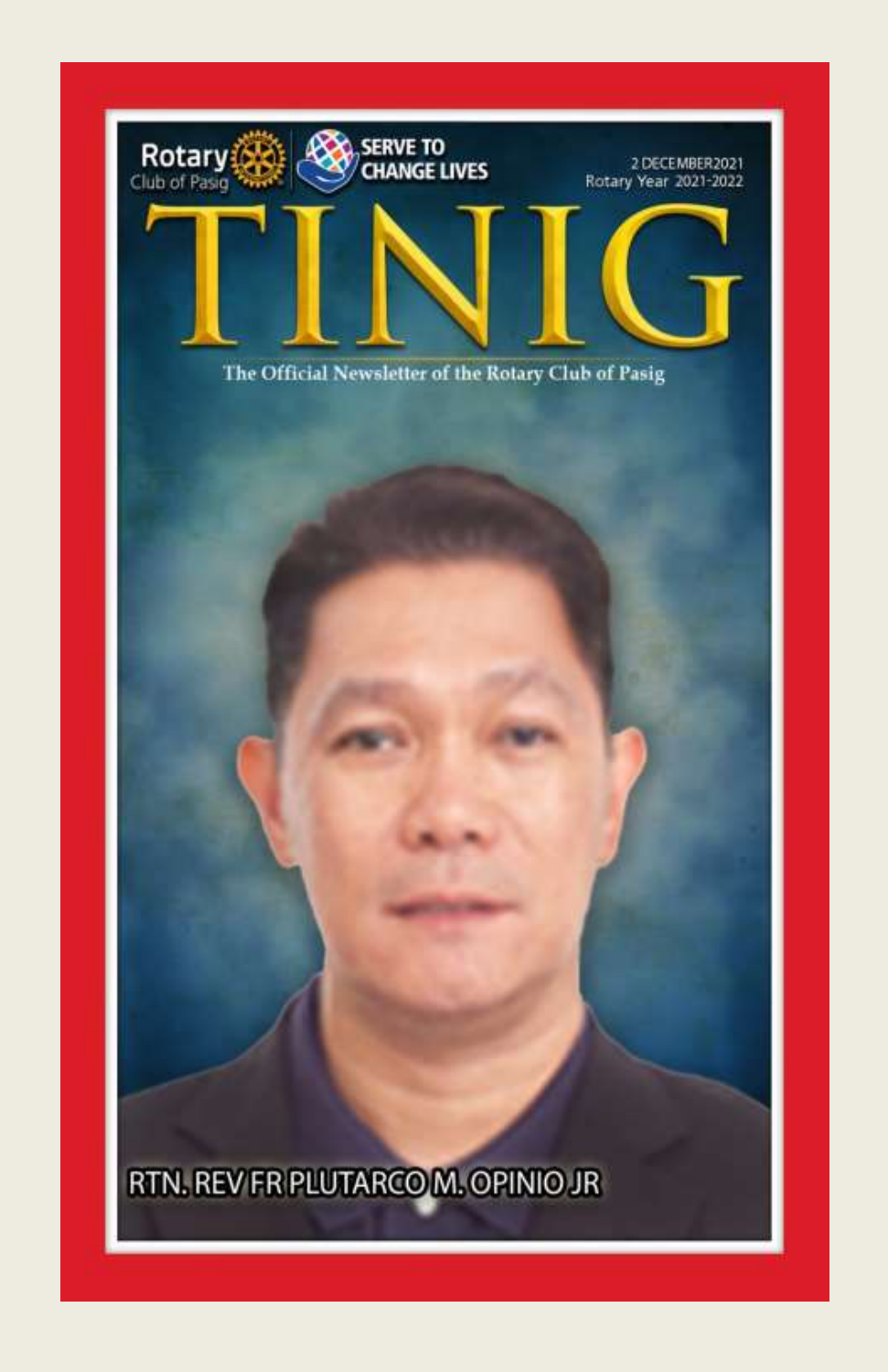



*Tinig Newsletter December 9, 2021* 

### **Today's Programme**

**Virtual Meeting via Zoom December 9, 2021, 12:30 P.M Pangkat No. 6 Leader Dir. Sonny Rivera** 

**National Anthem Recorded** 

**FOUR-WAY TEST Rtn. James Porter** 

**Introduction of Visiting Rotarians & Guests IPP RJ Ermita** 

**Community Singing Rtn. Arnel Estaniel** 

**Wise or Otherwise** 

**Fining Moments Rtn. Ato Basco** 

**Call to Order Pres. Garrick Ang** 

**Invocation Rtn. Jojo Opinio** 

**President's Time Pres. Garrick Ang** 

#### **RTN. REV. FR. PLUTARCO M. OPINIO JR**  *Classification Talk And ELECTION OF NEW SETS OF OFFICERS RY 2022-2023*

**Open Forum**

**Adjournment Pres. Garrick Ang** 

**Rtn. Bebert Lacuna Emcee**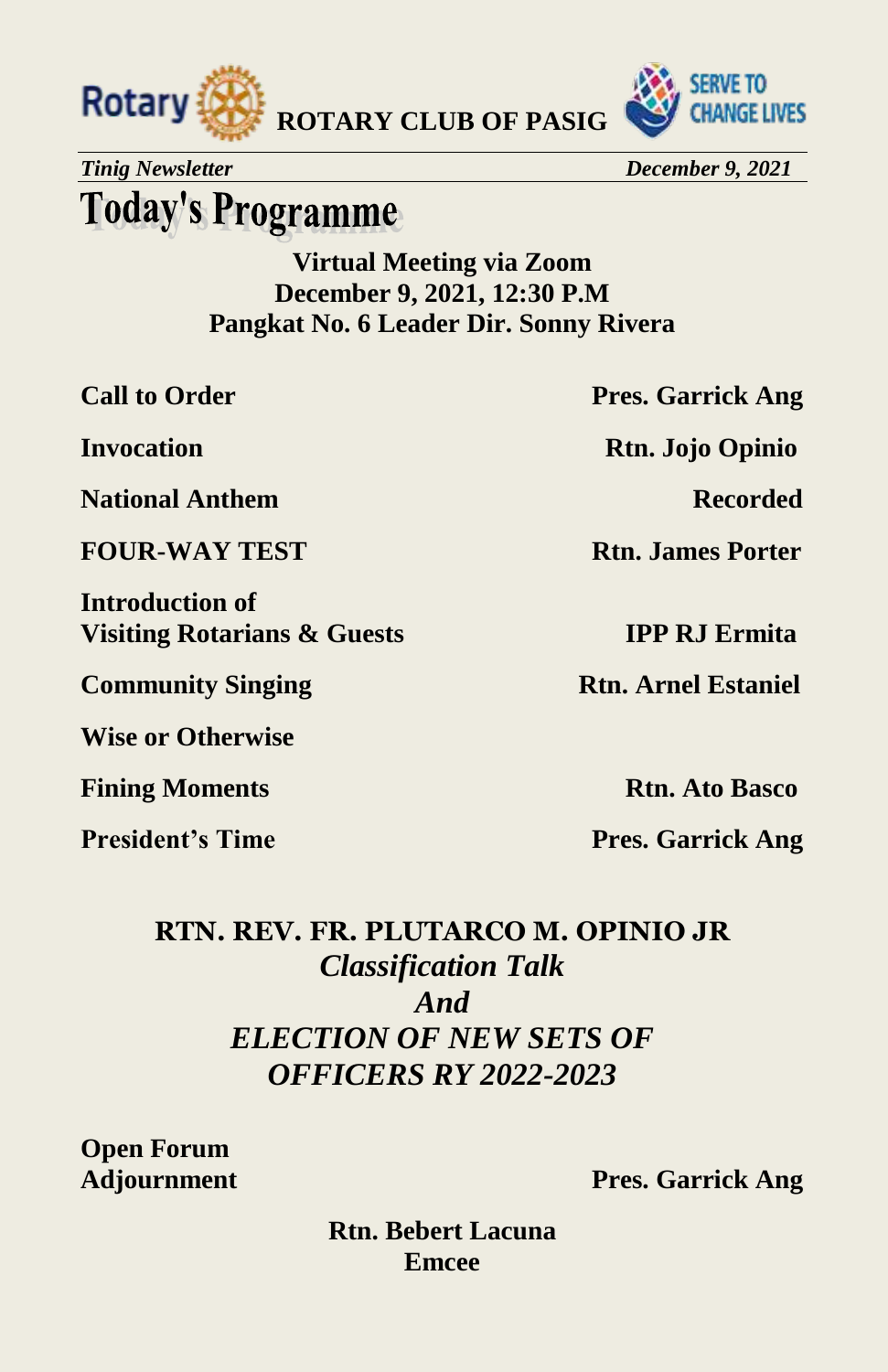

The first the fort the way to the first the



*Tinig Newsletter December 9, 2021*

## Invocation



Loving God, you are our life. Without you we can do nothing. We humbly acknowledge our shortcomings and sinfulness. During this season of advent grant each of us the grace of genuine repentance and a change of heart. May our fellowship today be another opportunity for us to offer ourselves as channels of your blessings to others. This we ask in Jesus' name.

**Amen**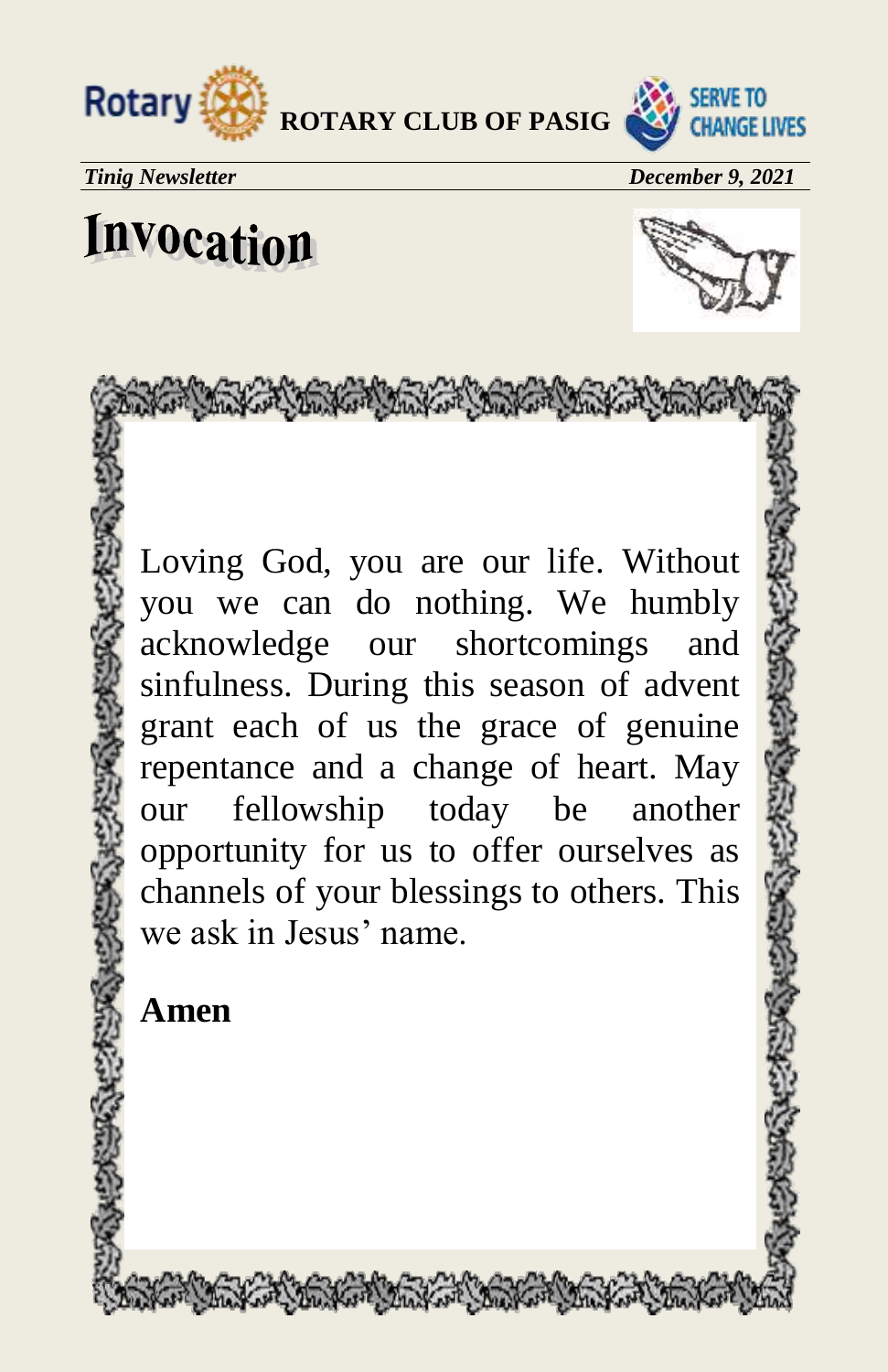



*Tinig Newsletter December 9, 2021* 

# APAT NA URIAN NG ROTARYO

ng mga bagay na ating iniisip, sinasabi o ginagawa:

- **1.** Iyon ba ang **KATOTOHANAN?**
- **2.** Iyon ba ay **MAKATARUNGAN** para sa lahat ng kinauukulan**?**
- **3.** Iyon ba ay lilikha ng **MABUTING KALOOBAN at LALONG MATAPAT NA PAKIKI-PAGKAIBIGAN?**
- **4.** Iyon ba ay magiging **KAPAKI-PAKINABANG** para sa lahat ng kinauukulan**?**

## Ang Layunin ng Rotaryo

Ang layunin ng Rotaryo ay **"***PASIGLAHIN AT IPUNLA ANG SIMULAIN NG PAGLILINGKOD BILANG BATAYAN NG ISANG GAWAIN KARAPAT-DAPAT* at lalo't higit pasiglahin at ipunla:

- 1. Ang pagpapaunlad ng pagsasama bilang pagkakataon sa paglilingkod.
- 2. Ang mataas na uri ng tuntunin sa pangangalakal at sa hanapbuhay, ang pagkilala sa kahalagahan ng gawain kapakipakinabang at ang pagbibigay dangal ng bawa't Rotaryo sa kanyang hanapbuhay bilang pagkakataon upang makapaglingkod sa lipunan.
- 3. Ang pagsasakatuparan sa simulain ng paglilingkod sa bawa't Rotaryo sa kanyang pansarili, pangkabuhayan at panglipunang pamumuhay.
- 4. Ang pag-unlad ng pagkakaunawaan, mabubuting kalooban at kapayapaan ng mga bansa sa pamamagitan ng isang pangdaigdig na kapatiran ng mga propesyonal na nabubuklod sa simulain ng paglilingkod.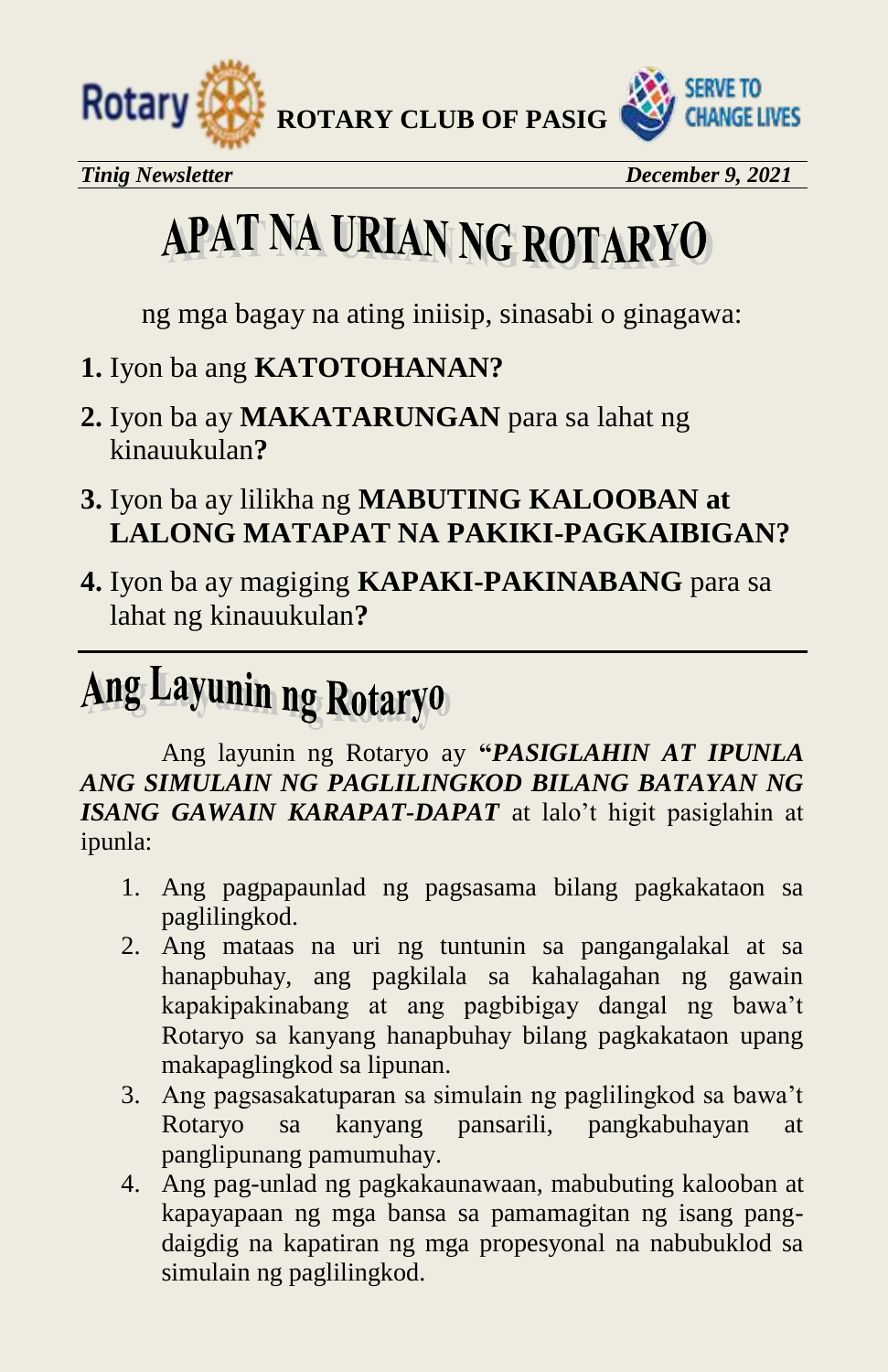



*Tinig Newsletter* December 9, 2021

**Song of the Day** 



**ELEKSYON NA NAMAN** *(Tune: Pasko Na Naman )*

Eleksyon na naman O kay tuling ng araw Eleksyon nagdaan Tila ba kung kaylan lang Ngayong eleksyon Dapat di problemahin Ngayon eleksyon Si PE Bong masusunod

Eleksyon, eleksyon, eleksyon na namang muli Tanging araw nating pinakamimithi Eleksyon, eleksyon, eleksyon na namang muli Si PE Bong, siya'y maghahari

*(Lyric adaptation by PP Peter Javier)*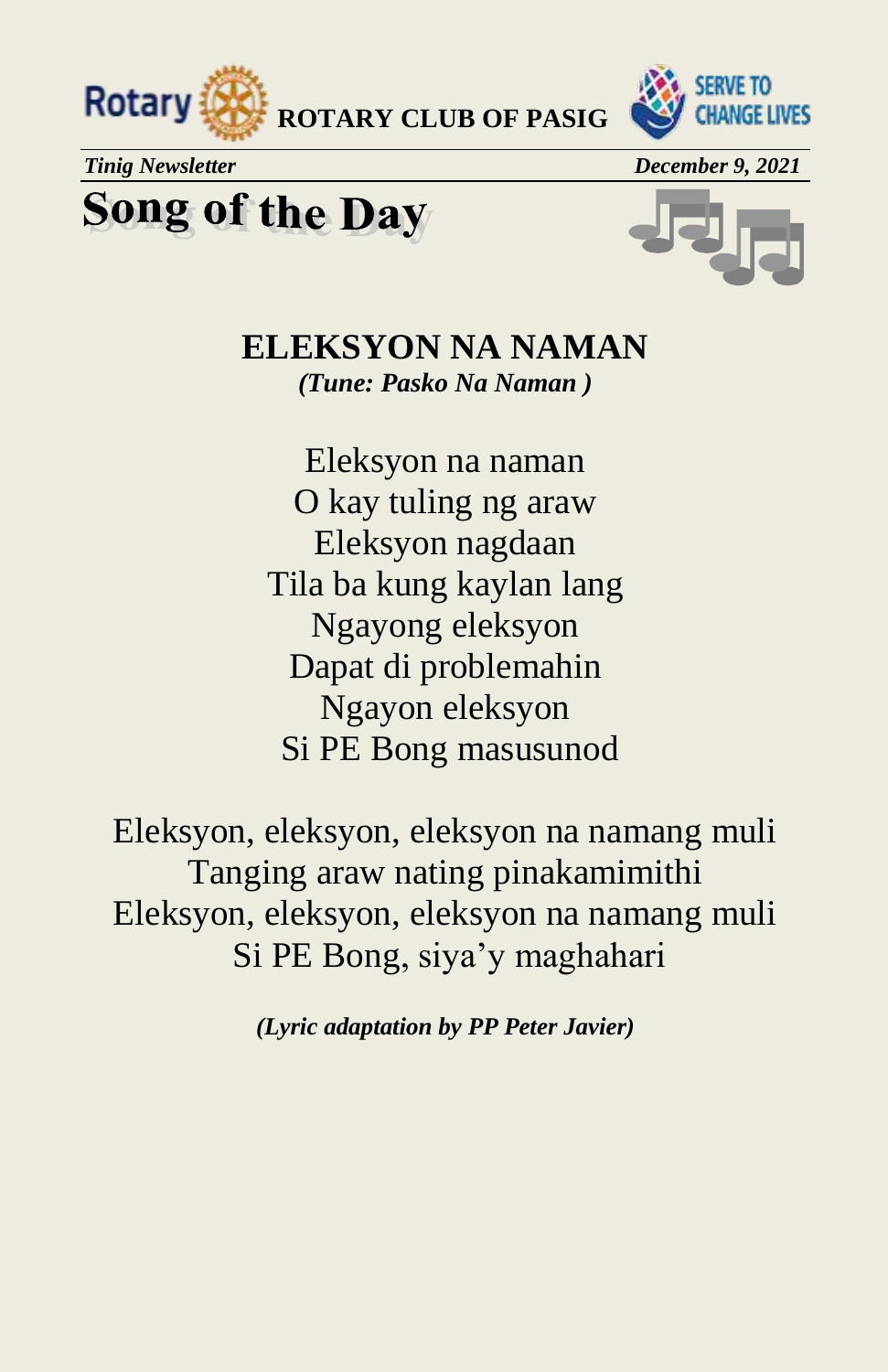



*Tinig Newsletter* December 9, 2021

**From the President** 

**Pres. Garrick Ang**



Today we will be having our General Assembly and election of future leaders of our beloved Rotary Club of Pasig. May the good Lord bless us for future set of leaders that will lead our club to greater height.

We would like to congratulate PE Bong Paloma and PP John Javier for a successful staging of the very first Rotary Club of Pasig "Pagpupugay sa Kabayanihan ng Pasig Police" - The Ignacio Gimenez Award. Special thanks again to Rtn Chony Gimenez for his generosity. Of course we have to recognize the efforts of Rtn Bart Ronquillo, Rtn Sonny Rivera, Rtn. Bernard Dy, Rtn. Bernard Dy, Rtn. Rod Moreno and Rtn. Oyie Averiall as well as the whole Pangkat 3 for laying the groundwork for this project. Kudos too to the Board of Judges - PE Bong, PP John, PP Ogie Lim, PP Jun Zafra and Rtn. Fr. Jojo Opinio for their hard work in choosing the winners. A big thank you to Rtn. Cong. Roman Romulo and and Rtn. Mayor Vico Sotto gracing the awards night with their presence, which for sure was truly appreciated by the officers and personnel of the Pasig PNP. Eastern Police District (EPD) Director PBGen.Orlando Yebra, Jr. was very delighted with the awards and is hoping that we can expand this for the rest of the EPD. Of course, the Pasig PNP, headed by PCol. Roman Arugay, were all very grateful to Club for instituting this awards program as it is the first time that a civic organization has given them this kind of recognition and awards. This awards program will now be an annual project of the Club, in line with one of Rotary's areas of focus - promoting peace and order and a project which Serves to Change Lives.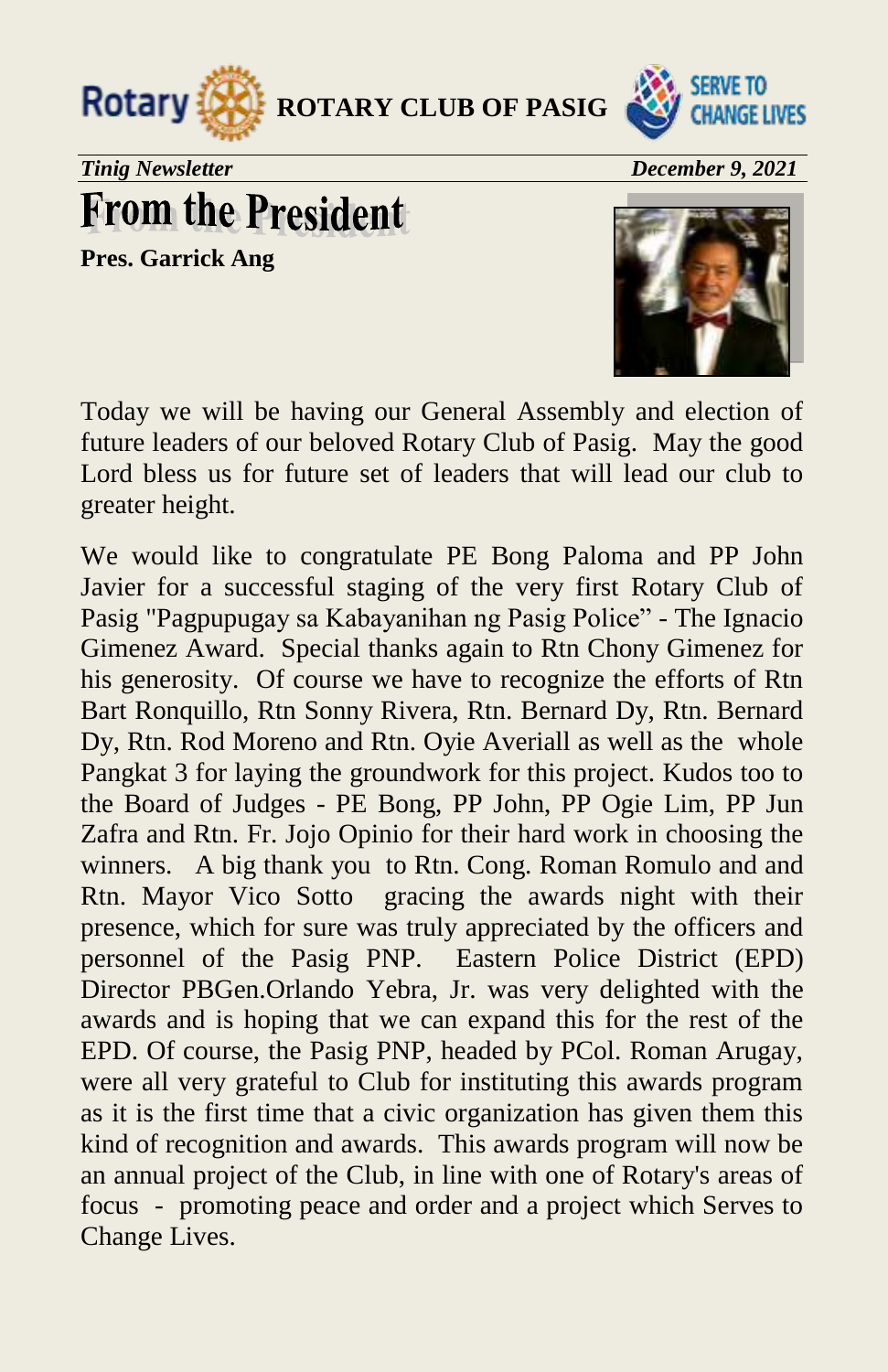



*Tinig Newsletter December 9, 2021*

### **From the President**

**Pres. Garrick Ang**

*Continuation 1.*

I would like to remind those who have not yet paid their club dues to please settle with our treasurer PP Jun Zafra, as we are closing our 1st half of fiscal year and we need to remit to Rotary International our club obligation. Pangkat Leaders, please help in collecting the balances from your respective members, Edgar and PP Jun will be providing the list. Thank you in advance for your payment, maraming salamat!

Our Christmas party is around the corner, December 13, 2021, Monday at 3pm onward. This will be a conducted in hybrid mode, with face to face in Valle Verde Country Club and Zoom for the rest. Please put your name where you want to join so that we can prepare the food allocation respectively. Those joining the face to face, please bring your vaccination card and it will be scanned during the registration.

Keep safe and stay healthy, fellow Rotarians.

Congratulations to all the newly elected leaders of RC Pasig, Mabuhay po kayo!

Garrick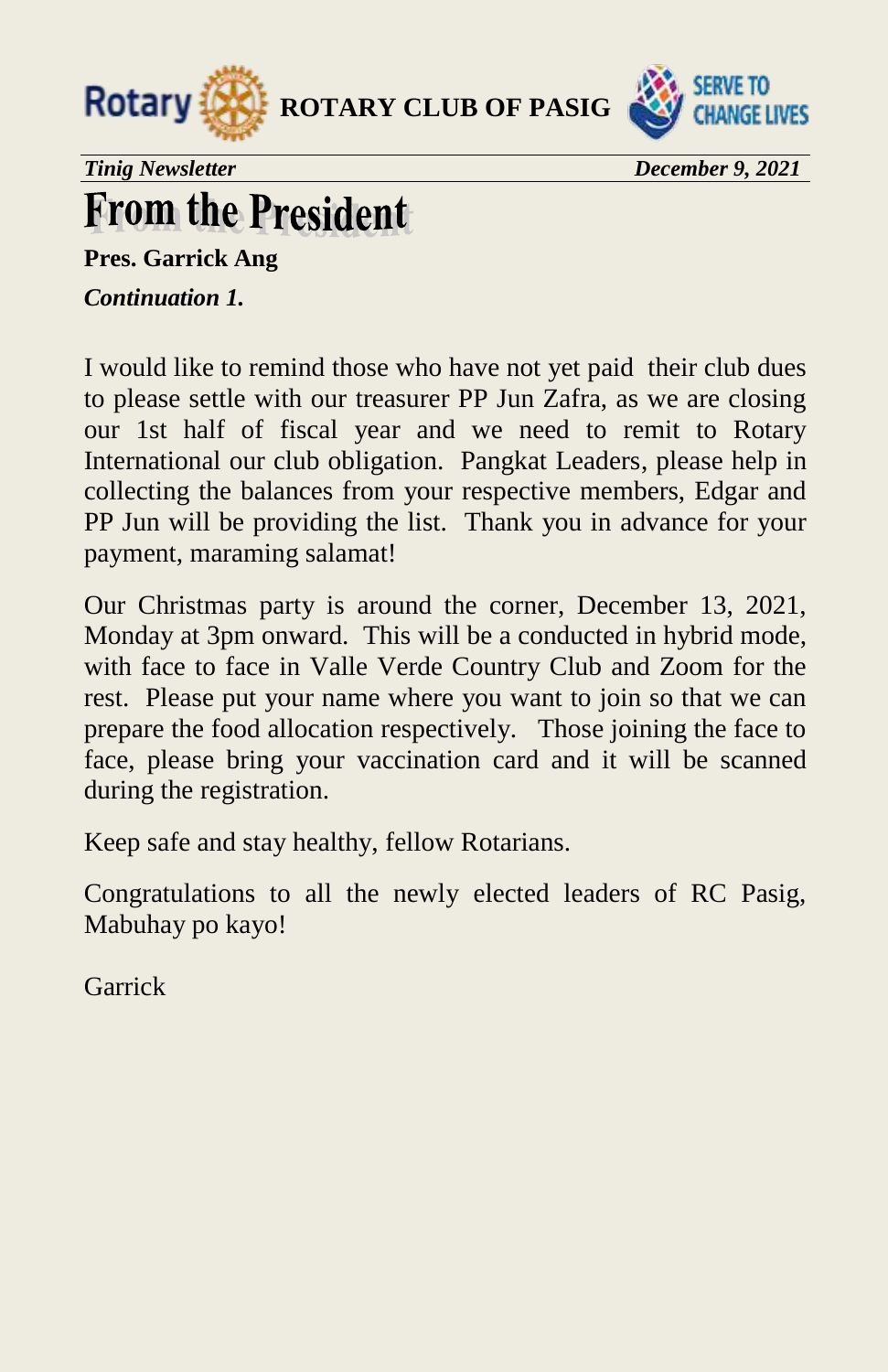



*Tinig Newsletter December 9, 2021*

**Rotary Notes PP Benny P. De Guzman**



Proud to be a Pasig Rotarian when we recognized, through the intiative of our dear silent Rotarian, Chony Gimenez and ably carried out by our dedicated Rotarians spearheaded by PE Bong, our Pasig City policeman. Our very own Mayor Vico and Cong Roman had very good inspirational talks. CLP Garrick, as usual is for closing remarks only. Congratulations to Pres Garrick for also being elected President of the very prestigious Camera Club of the Philippines. Even before his joining us, he was already with together with the late PP Bobby Paterno and a former Rotarian, the old and reliable Amang Jose.

Sad to say, spouse of PP Rony, then called a Rotary Ann, Remy was not aware that Romy passed away as she has the dreaded Alzheimers.

HOF / PP Conrad with pretty spouse Leni showed the nice big fish they caught in their out of town trip. Nice for this couple as they enjoy many similar undertakings. Many kidded Conrad about his itchy finger. It has been said sa pangangati ng daliri mo may perang dadating. Magmalikot?

We have an off meeting next week as in less than a week is our actual Christmas Party. What I mean is physical presence. How corny are the viral parties that health protocols are requiring. Can you imagine the dislocations to the protocols? I pity those with relatives coming in for Chitstmas with the extended quarantine being demanded due to the immense fear of this new Omicron. I pity more the hardest hit, our new heroes, the OFW whose vacation leaves are so short that there will be, no exaggeration, others enjoying 75% in quarantine and 25% with their families.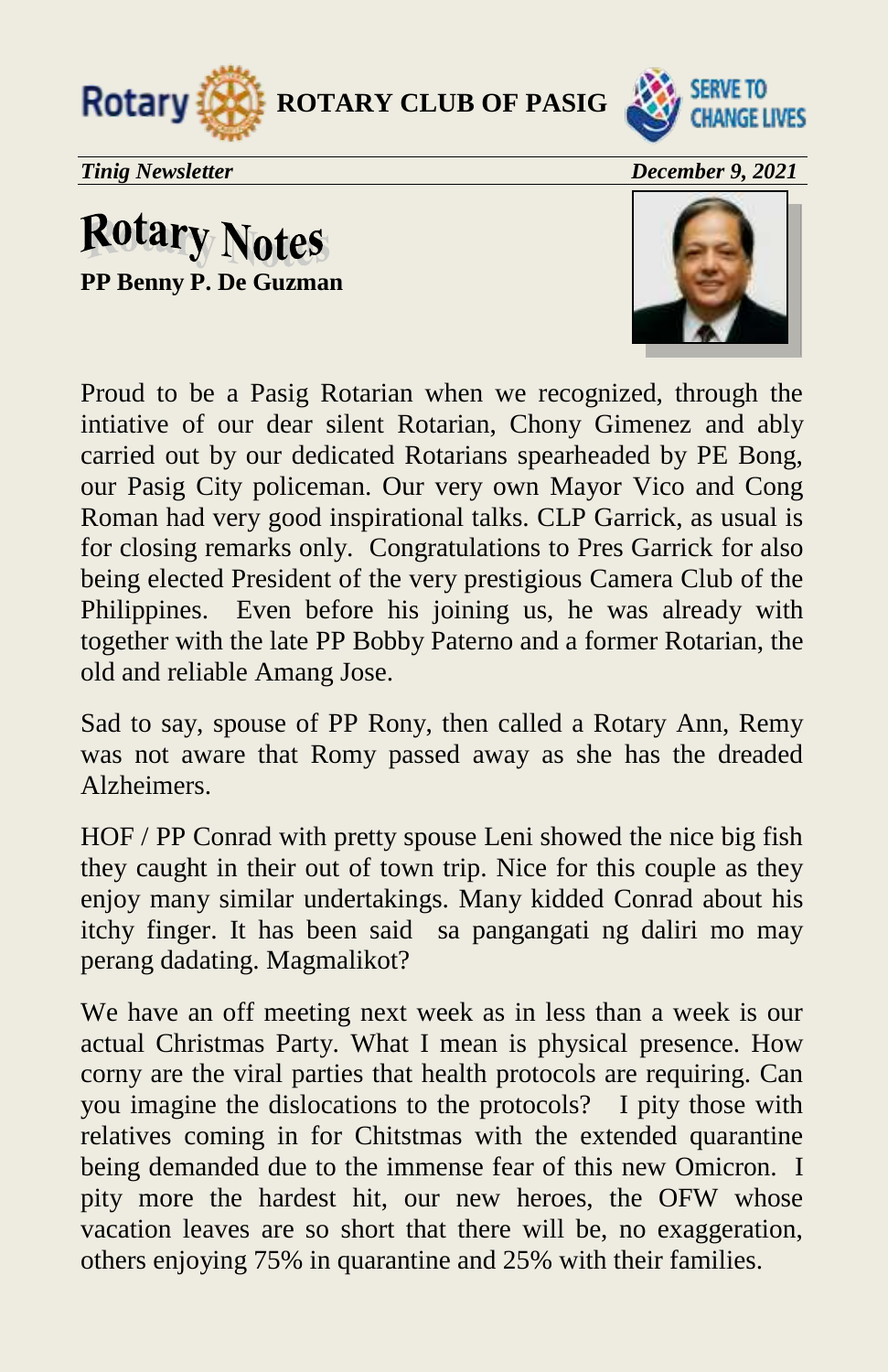



*Tinig Newsletter December 9, 2021* 

**Rotary Notes PP Benny P. De Guzman**  *Continuation 1.* 

The important thing is the money they are bringing in, but even if they do not come, the remittance is a well done thing.

I have a son-in-law, already to board flight for home, when they were told the quarantine will be longer, decided to join my daughter as his stay was really short because of work load. To be given at the peak of travel season is truly a bad joke.

Why is it taking the Comelec time to decide some issues when such has major impact on the election. I am referring to the disquaqlification case filed against BongBong. There are many petitions already filed. For non-lawyers, the basis have been firmly stated. As a nation we have time to crack jokes even of immense implication in our long suffering nation. BBM1 and 2. Bayad Buwis Muna and Babaeng Bicolana Mananalo. Even in our club, we are in a joyous mood as we can discuss about our respective candidates. Pag may kay Manny Panquiao naman, knock out talaga kung may boboto. Kay BBM, I can understand. But kay Leni, I will be happy. When she was the keynote speaker during the Magsaysay Awards, walang binabasa and she described all the achievements of the recipients. I recall PP Henry and his mangrove improvement as our lone Filipino winner for Mangrove propagation. No floods, more fish and better income.

I appreciate PP Luz Cotoco for giving me links for their Thursday meeting. I missed out for our regular Thursday Zoom. It is nice they have projects in Marawi and province of Quezon. Have we reached out to our sister clubs and made our presence felt as well?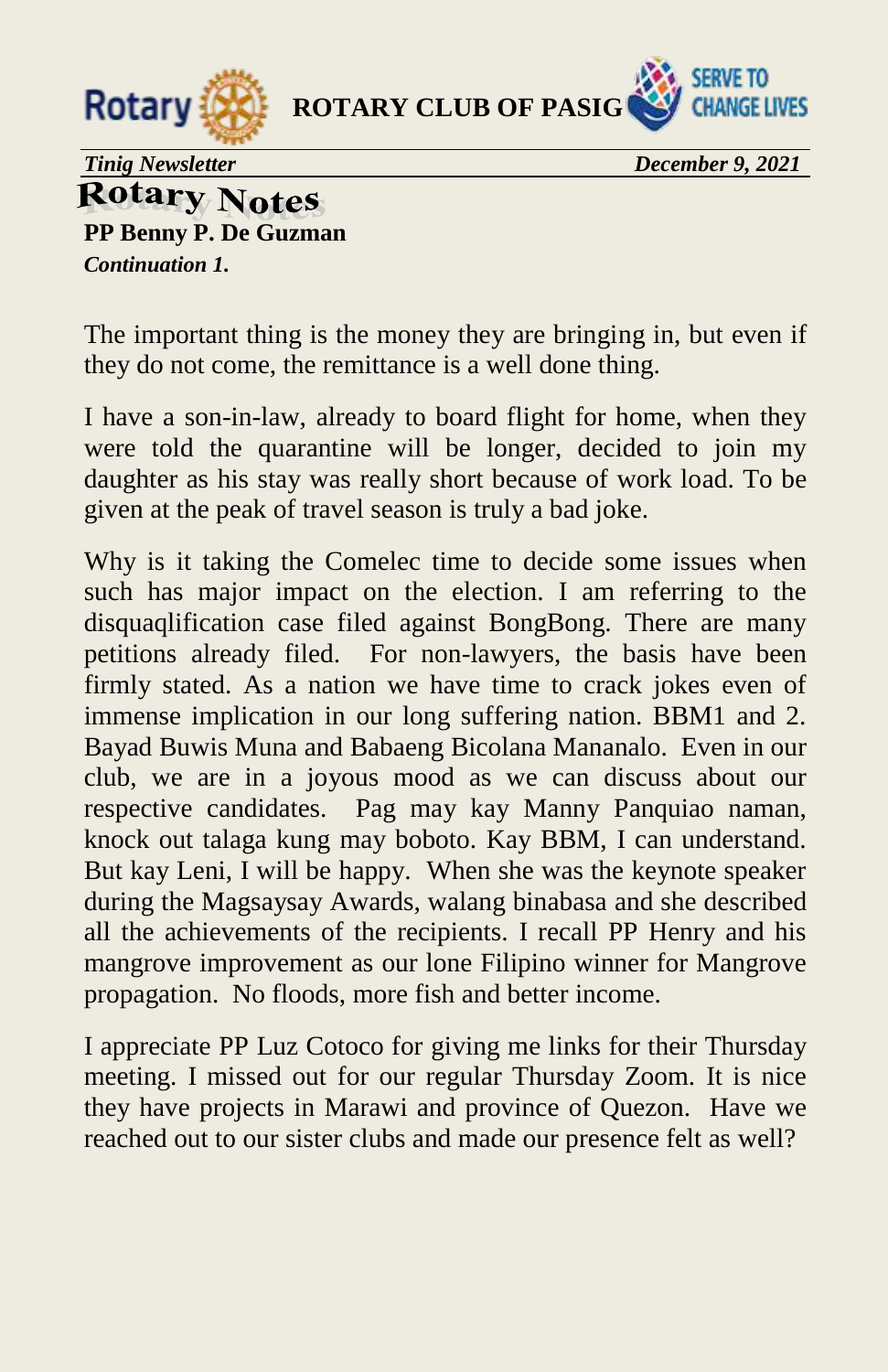



*Tinig Newsletter December 9, 2021* 

### **Walking the Avenues PP Jun C. Zafra**



### **PRESIDENTIAL MESSAGE**

**Shekhar Mehta President 2021-22** 

**December 2021** 

Public health is on everyone's mind due to the global pandemic that still threatens the

safety of ourselves and our loved ones. In a sense, COVID-19 has made all of us much more aware of the roles and responsibilities of medical professionals than we were before we had to wear masks and maintain social distance. In addition, while moving through this pandemic, we have also learned about the role we can play in keeping others safe.

December is Disease Prevention and Treatment Month in Rotary. The pandemic unfortunately has schooled most people on the toll that disease takes on our communities. But fighting disease is something that Rotarians around the world have been doing for decades. In fact, it is one of Rotary's seven areas of focus.

As Rotarians, we believe that good health and well-being is a human right — even though 400 million people across the globe do not have access to essential health services. The work we do in establishing clinics, eye hospitals, and blood banks, as well as in building infrastructure for medical facilities in underserved communities, all returns to a central belief that access, prevention, and education are the keys to stopping deadly outbreaks that harm the most vulnerable.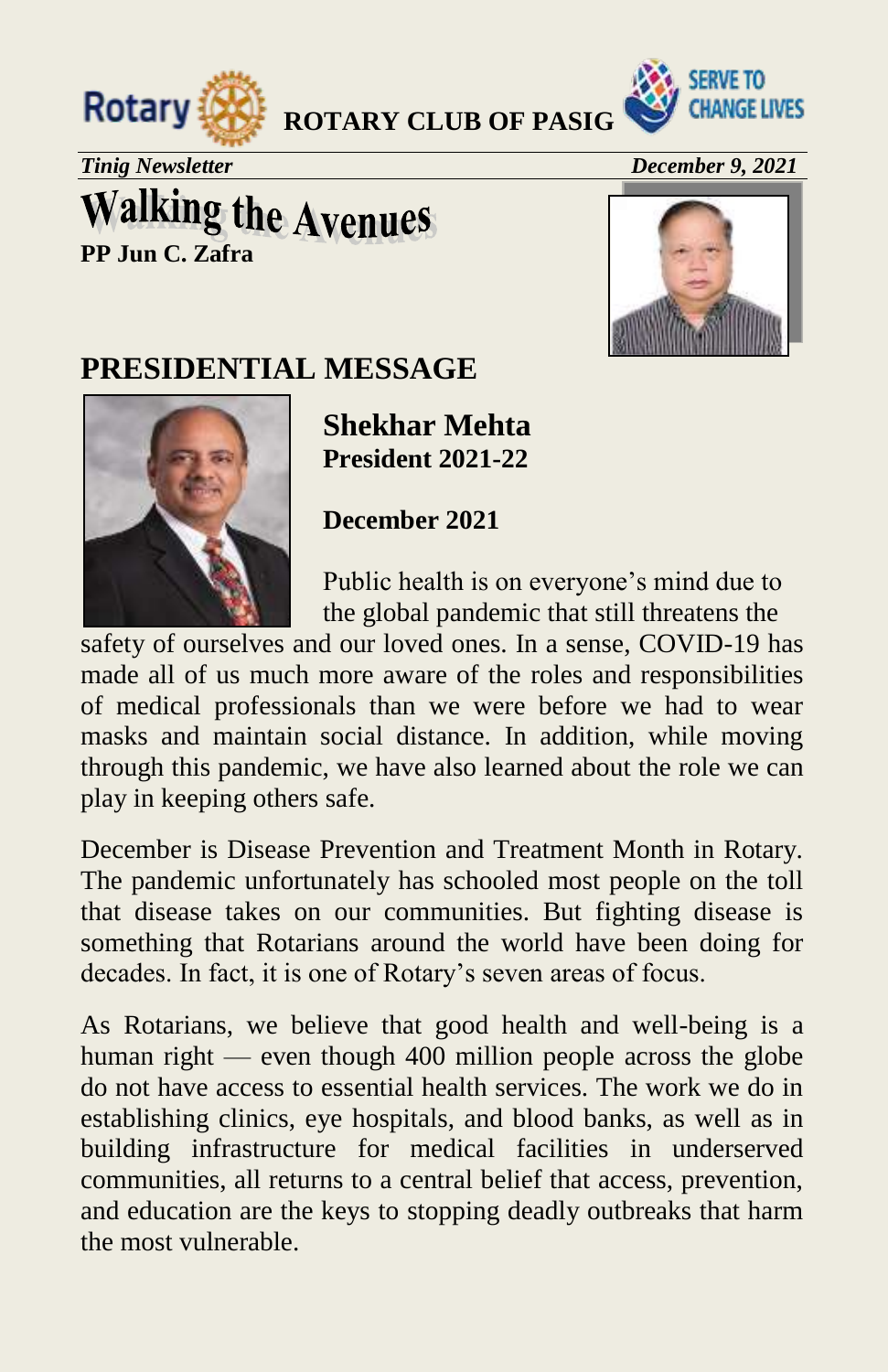



*Tinig Newsletter December 9, 2021*

# **Walking the Avenues**<br>PP Jun C. Zafra

*Continuation 1.* 

My exposure to health work began with my Rotary club, Calcutta-Mahanagar. There, among other things, I helped pioneer a program called Saving Little Hearts that over the years has provided more than 2,500 free heart surgeries for children from India, Pakistan, Bangladesh, Nepal, and Africa. Before the program went international, it started locally with the goal of performing just six surgeries within our community. Today, our goal is to complete another 20,000 surgeries over the next five years.

The world relies on Rotary to tackle challenges like these and to set an example for others. Over the past decade, medical professionals and government workers have provided free health services to 2.5 million people in 10 countries during Family Health Days, which are organized by Rotarians around the world. Similar health camps in India also provide thousands of surgeries to those in need. Medical missions from India to Africa each year are an excellent example of hands-on service in disease prevention and treatment. Rotary members can also get involved at a local level; clubs in the United States and Mexico, for example, fund a free health clinic in Guerrero, a small town in Mexico.

And of course, our effort to eradicate polio is by far the best story in civil-society health care.

This month, think about how your club can focus on preventing and fighting disease. This is the time to take a bigger, better, bolder approach through both club and district projects that can impact more people. Re-evaluate where you are with your goals. Create strategies that can sustain change over years, not months. Everyone deserves a long, healthy life. When you Serve to Change Lives, your actions today can help extend the lives of others.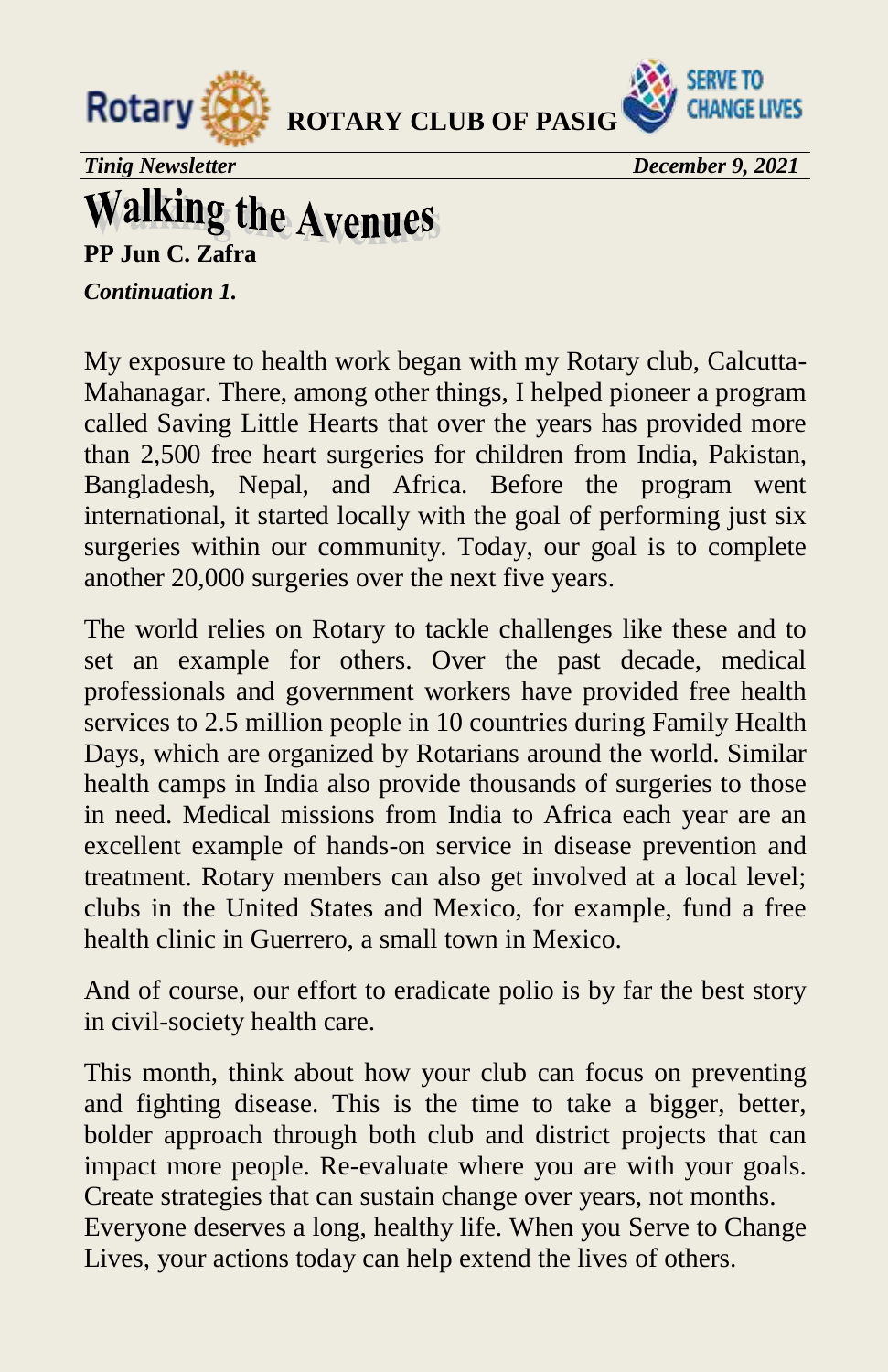



#### *Tinig Newsletter December 9, 2021*

## **Classification Talk**



#### **RTN. REV FR PLUTARCO M. OPINIO JR**

| PERSONAL DATA:                 |                                     |  |  |  |
|--------------------------------|-------------------------------------|--|--|--|
| <b>City Address</b>            | : STO ROSARIO PARISH, ORTIGAS       |  |  |  |
|                                | AVE EXTENSION, ROSARIO PASIG        |  |  |  |
|                                | <b>CITY</b>                         |  |  |  |
| <b>Provincial Address</b>      | : ESTONILO ST. POBLACION,           |  |  |  |
|                                | PLACER, MASBATE                     |  |  |  |
| Telephone                      | $:$ Cell phone $:$ 09289865315      |  |  |  |
| <b>E-mail Address</b>          | : $\log$ jo4opinio@gmail.com        |  |  |  |
| Date of Birth                  | : JUNE 4, 1970                      |  |  |  |
| Place                          | : PLACER, MASBATE                   |  |  |  |
| Civil Status                   | $:$ SINGLE                          |  |  |  |
| Citizenship                    | : FILIPINO                          |  |  |  |
| Height                         | $:177$ CM                           |  |  |  |
| Weight                         | $:83$ KG                            |  |  |  |
| Religion                       | : ROMAN CATHOLIC                    |  |  |  |
| Occupation                     | : RELIGIOUS                         |  |  |  |
| <b>EDUCATIONAL ATTAINMENT:</b> |                                     |  |  |  |
| Elementary                     | : Tomas M. Conde Central SchoolYear |  |  |  |
| Graduated                      | :1982                               |  |  |  |
| <b>High School</b>             | : Institute of the Orient           |  |  |  |
| <b>Year Graduated</b>          | : 1986                              |  |  |  |
| College                        | : Holy Rosary college Seminary      |  |  |  |
| <b>Year Graduated</b>          | : 1992                              |  |  |  |

Degree received : Bachelor in Philosophy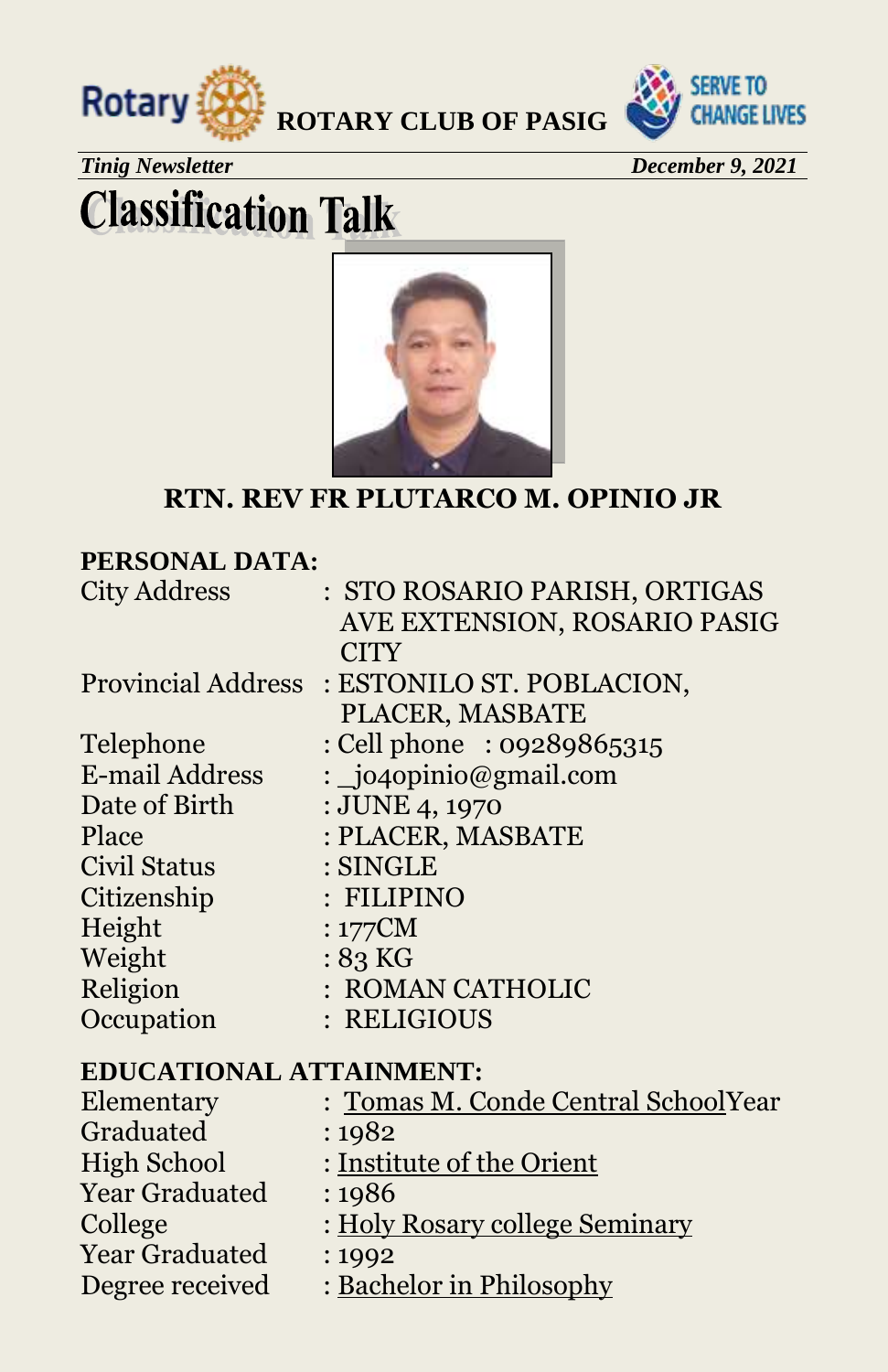



*Tinig Newsletter December 9, 2021*

# **Tinig Tidbits**

**By: PP Peter M. Javier**



#### **BENEFICIAL THINGS IS DAILY LIFE**

- 1. Problem with ants? Keep the skin of cucumbers near the place or ant hole.
- 2. To get pure and clean ice? Boil water first before freezing.
- 3. To make the mirror shine? Clean with spirit.
- 4. To remove chewing gum from clothes? Keep the cloth in the freezer for an hour.
- 5. To whiten white clothes? Soak white clothes in hot water with a slice of lemon for 10 minutes.
- 6. To give a shine to hair? Add one teaspoon of vinegar to hair, then wash hair.
- 7. To get maximum juice out of lemons? Soak lemons in hot water for one hour, and then juice them.
- 8. To avoid smell of cabbage while cooking? Keep a piece of bread on the cabbage in the vessel while cooking.
- 9. To rid the smell of fish from your hands? Wash your hands with a little apple vinegar.
- 10. To avoid tears while cutting onions? Chew gum.
- 11. To boil potatoes quickly? Skin one potato from one side only before boiling.
- 12. To boil eggs quickly? Add salt to the water and boil.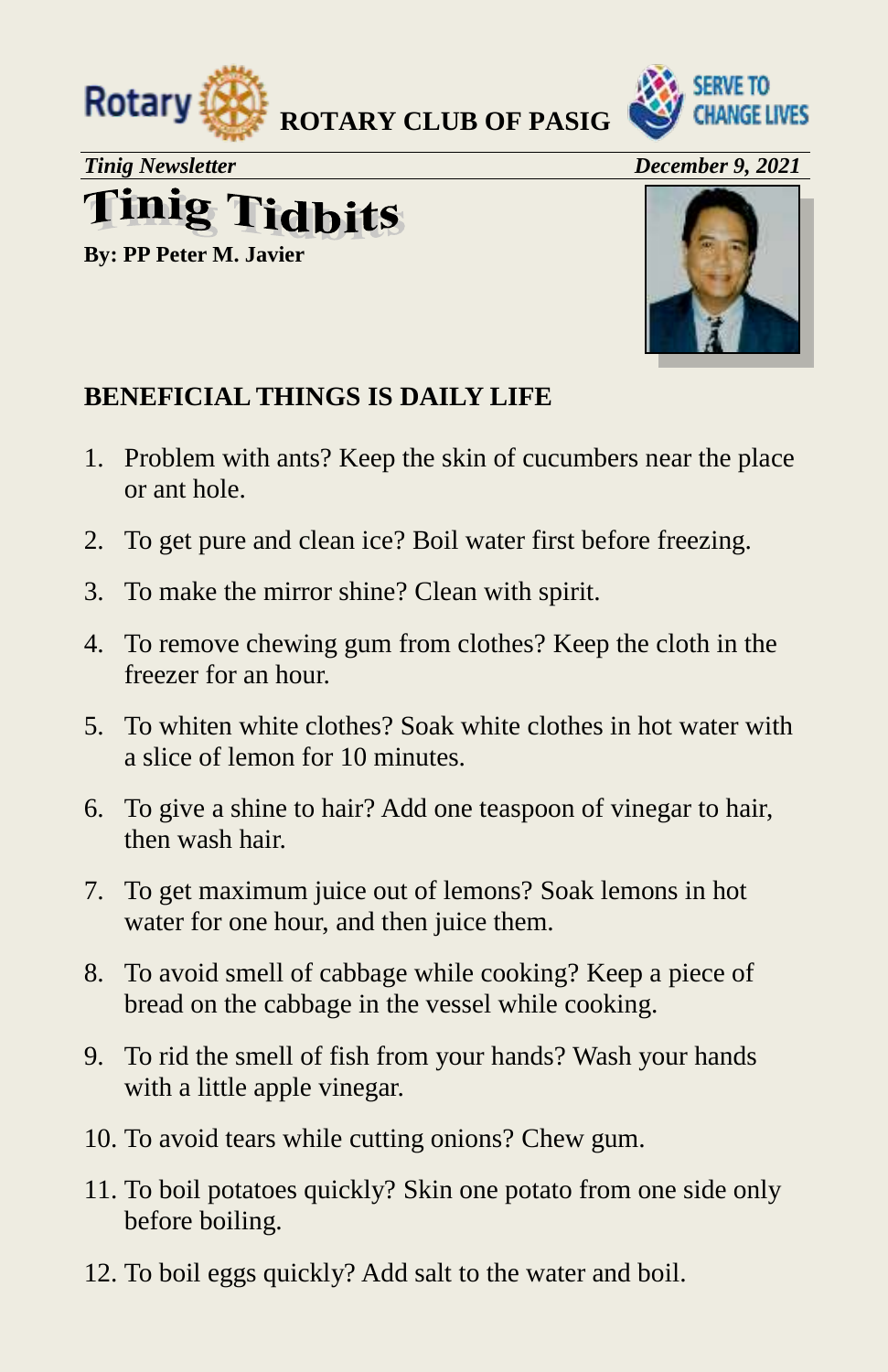



*Tinig Newsletter December 9, 2021* 

#### finig 7 l'idhits

**By: PP Peter M. Javier** 

#### *Continuation 1.*

- 13. To check freshness of fish? Put it in a bowl of cold water. If the fish floats, it's fresh.
- 14. To check freshness of eggs? Put the egg in water. If it becomes horizontal, it's fresh. If it becomes slanting, it's 3-4 days old. If it becomes vertical, it's 10 days old. If it floats, it's stale.
- 15. To remove ink from clothes? Put toothpaste on the ink spots generously and let it dry completely, then wash.
- 16. To skin sweet potatoes quickly? Soak in cold water immediately after boiling.
- 17. To get rid of mice or rats? Sprinkle black pepper in places where you find mice or rats. They will run away.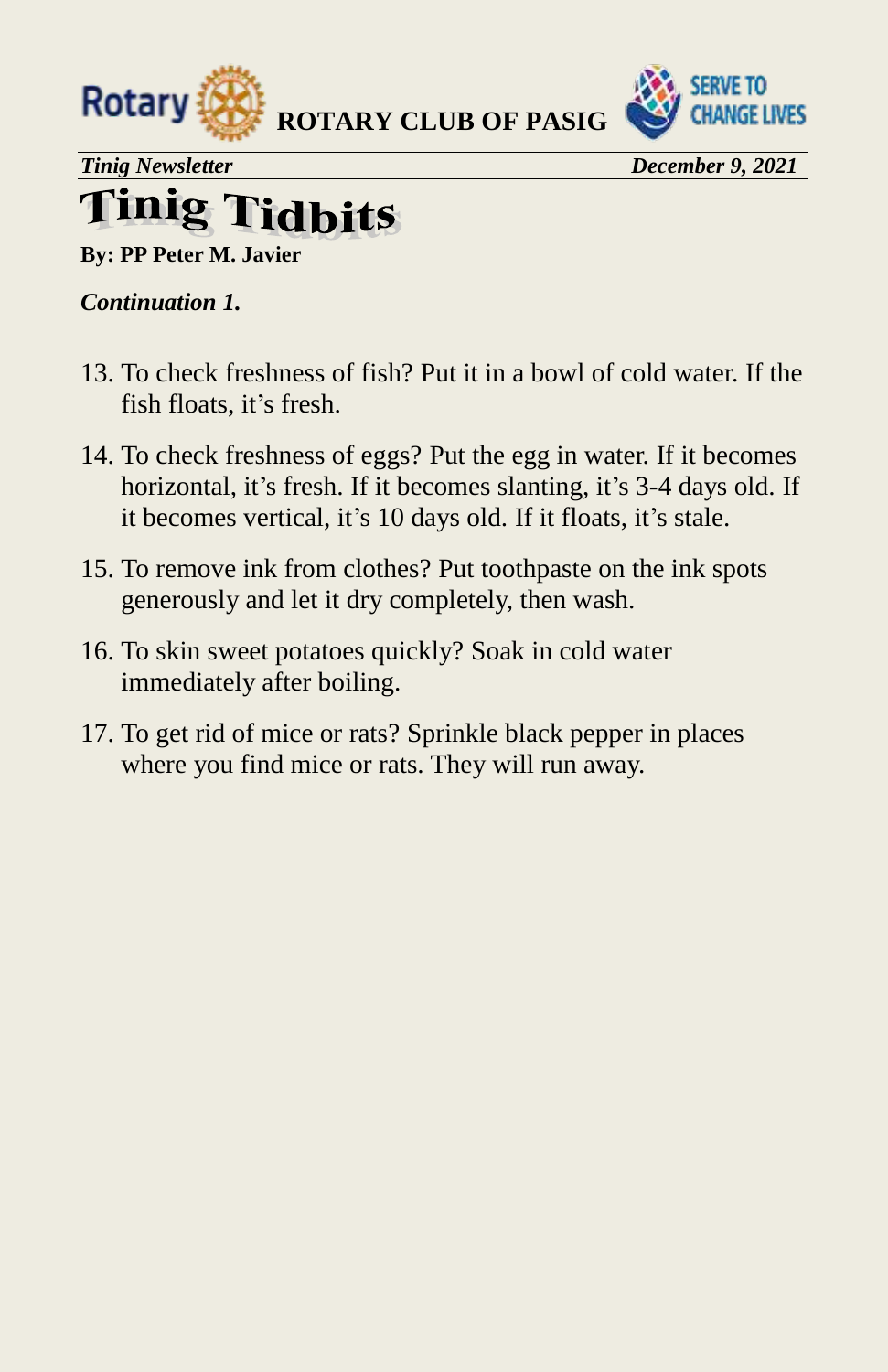

*Tinig Newsletter December 9, 2021* 

### Pangkat Members RY 2021 - 2022

- **1. Pres Garrick Ang Leader 1. Rtn Bart Ronquillo – L**
- 
- 
- 
- 5. PP Sonny Samson 5. PP Topax Colayco
- *6.* PP Rene Bocaya 6. PP Ner Laino
- 
- 8. tn Manfred Guangko 8. Rtn Chonny Gimenez
- 9. Rtn Allan Almazar 9. Rtn Edison Go
- 10. Rtn Marlo Guillano 10. Rtn Roman Romulo
- 
- 12. Rtn. Nilo Ocampo 12. Rtn Nico David
- 13. Rtn Dickson Berberabe 13. Rtn. Gerrard Estrada
- 14. Rtn Bernard Bobadilla 14. Rtn Ferdie Legaspi
- 
- 16. Rtn Mads Bengua 16. Rtn Bernard Dy
- 17. Rtn. Philip Go

- **1. PN Bong Paloma Leader 1. Rtn Adolf Aran Leader**
- 2. Rtn. Tet Mallare- Co-L 2. Rtn Roy Quejada- Co L
- 3. PP Esto Lichauco 3. PP Celso Ylagan
- 
- 5. PP Conrad Cuesta 5. PP Nick Guzman
- 6. PP Hermie Orbe 6. PP Ferd Rivera
- 7. PP Jun Zafra 7. PP Vic Lim
- 8. Rtn. Sammy Lazo 8. PP Henry Uy
- 9. Rtn Nesty Carolina 9. Rtn Chito Bernardo
- 
- 11. Rtn Tony Diaz 11. Rtn Ben Baniel
- 
- 

#### *PANGKAT NO. 1 PANGKAT NO. 3*

- 
- *2.* Rtn Jake Oh- Co- L 2. Rtn Oyie Averilla Co L
- 3. PP Peter Javier 3. PRID Raffy Garcia III
- 4. PP Arjan Ramnani 4. PP Benny De Guzman
	-
	-
- 7. Rtn Philip Yoon 7. Rtn Flor De Pano
	-
	-
	-
- 11. Rtn Carlo Doce 11. Rtn. Fr. Kell Ortega
	-
	-
	-
- 15. Rtn Jeff Sonora 15. Rtn. Rod Moreno
	-

#### *PANGKAT NO. 2 PANGKAT NO. 4*

- 
- 
- 
- 4. PP Rhett Ermita 4. PP Peter John Javier
	-
	-
	-
	-
	-
- 10. Rtn Noel Go 10. Rtn Alex Lacson
	-
- 12. Rtn Nicky Ty 12. Rtn Ed Evangelista
- 13. Rtn Vico Sotto 13. Rtn. Johansson De Guzman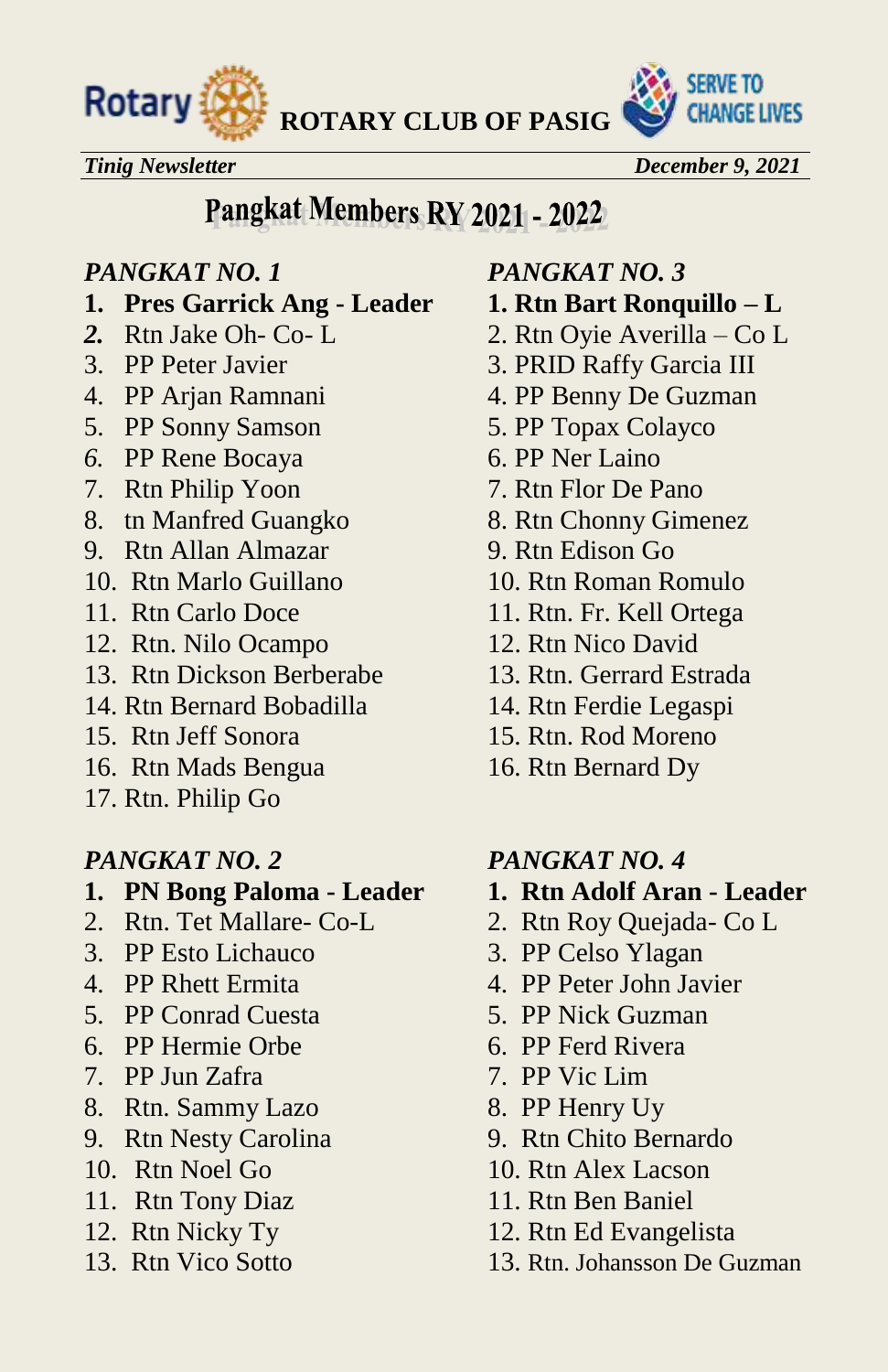



*Tinig Newsletter December 9, 2021*

### Pangkat Members RY 2021 - 2022

#### *Continuation 1.*

- 
- 
- 
- 

- 2. Rtn Roland Vasquez Co L 2. Rtn. Ato Basco- Co L
- 
- 
- 5. PP Ramy Garcia IV 5. PP Vic Aquino
- 
- 
- 
- 9. Rtn Ray Armas 9. Rtn Ike Ona
- 10. Rtn Albert Mendiola 10. Rtn Dennis Albano
- 
- 
- 13. Rtn Vince Ermita 13. Rtn Jecko Santos
- 14. Rtn. Richard Berganos 14. Rtn Arnel Estaniel
- 
- 
- 17. Rtn. Fr. Vincent Amores 17. Rtn. Fr. Jojo Opinion
- 14. Rtn Jay Bautista 14. Rtn Johan Ramos
- 15. Rtn Roehl Fontanilla 15. Rtn Arnel Condicion
- 16. Rtn Gene Menor 16. Rtn Dekdek Paloma
- 17. Rtn. Rovic de Jesus 17. Rtn. Charlie Jaramillo
	- 18. Rtn. Charles Reyes

#### *PANGKAT NO. 5 PANGKAT NO. 6*

- **1. Rtn Ping Tan- Leader 1. Rtn. Sonny Rivera - L**
	-
- 3. PP Peping Mabanta 3. PP Totoy Bartolome
- 4. PP Bert Albano 4. PP Tito Henson
	-
- 6. PP Ogie Lim 6. PP Rel Gomez
- 7. PP Toti Buhain 7. PP Jess Acantilado
- 8. PP Ed Lucero 8. IPP RJ Ermita
	-
	-
- 11. Rtn Cesar Lacuna 11. Rtn Bebert Lacuna
- 12. Rtn Pal Bolivar 12. Rtn Raj Cordova
	-
	-
- 15. Rtn Gary Ona 15. Rtn James Porter
- 16. Rtn Anson Tan 16. Rtn. Rebo Saguisag
	-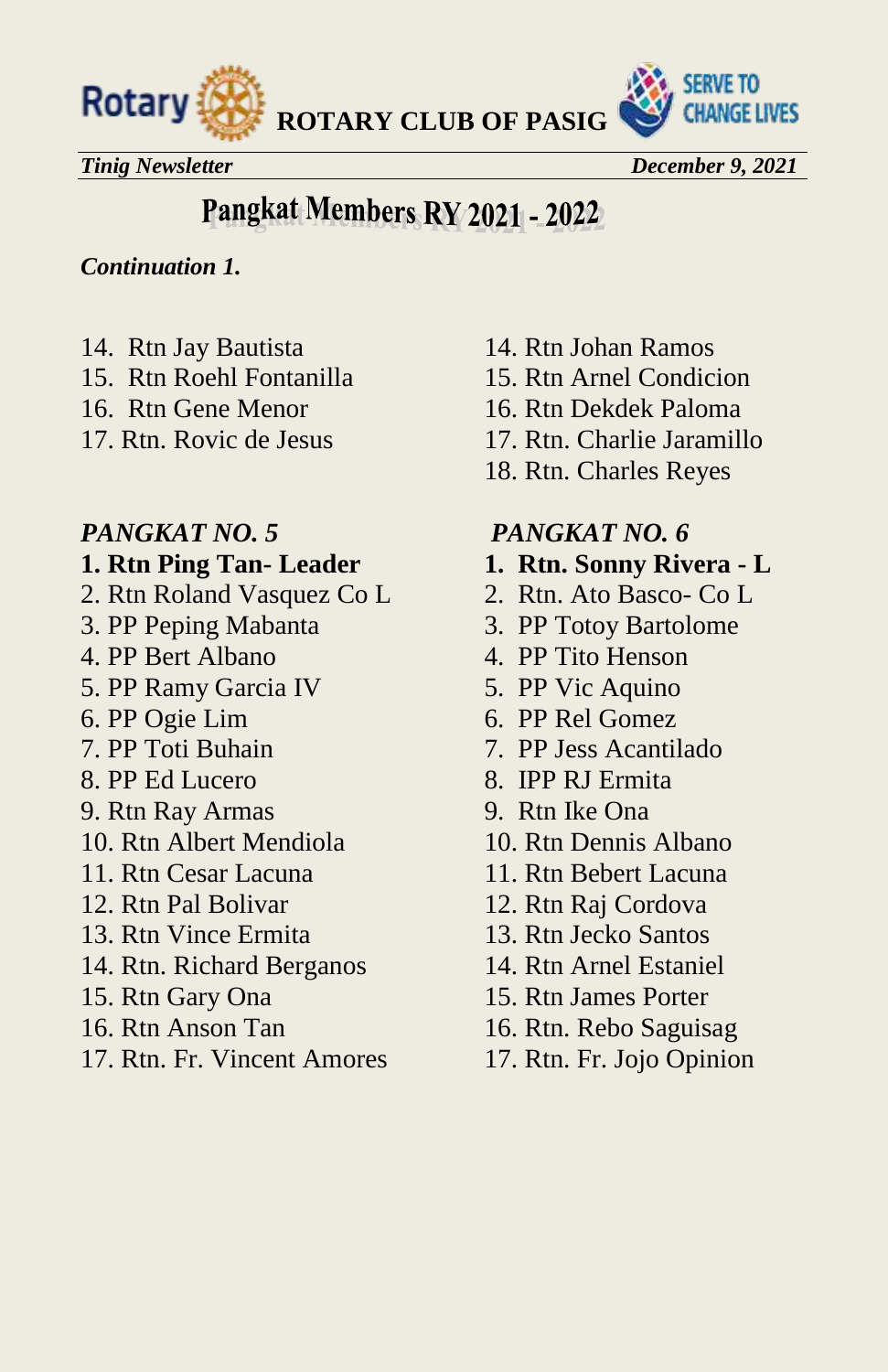



*Tinig Newsletter December 9, 2021*

#### *DECLARATION OF ROTARIANS IN BUSINESS AND PROFESSIONS*

#### *As a Rotarian engaged in a business or profession, I am expected to:*

- 1. Consider my vocation to be another opportunity to serve;
- 2. Be faithful to the letter and to the spirit of the ethical codes of my vocation, to the laws of my country, and to the moral standards of my community;
- 3. Do all in my power to dignify my vocation and to promote the highest ethical standards in my chosen vocation;
- 4. Be fair to my employer, employees, associates, competitors, customers, the public and all those with whom I have a business or professional relationship;
- 5. Recognize the honor and respect due to all occupations which are useful to society;
- 6. Offer my vocational talents: to provide opportunities for young people, to work for the relief of the special needs of others, and to improve the quality of life in my community;
- 7. Adhere to honesty in my advertising and in all representations to the public concerning my business or professions;
- 8. Neither seek from nor grant to a fellow Rotarian a privilege or advantage not normally accorded others in a business or professional relationship.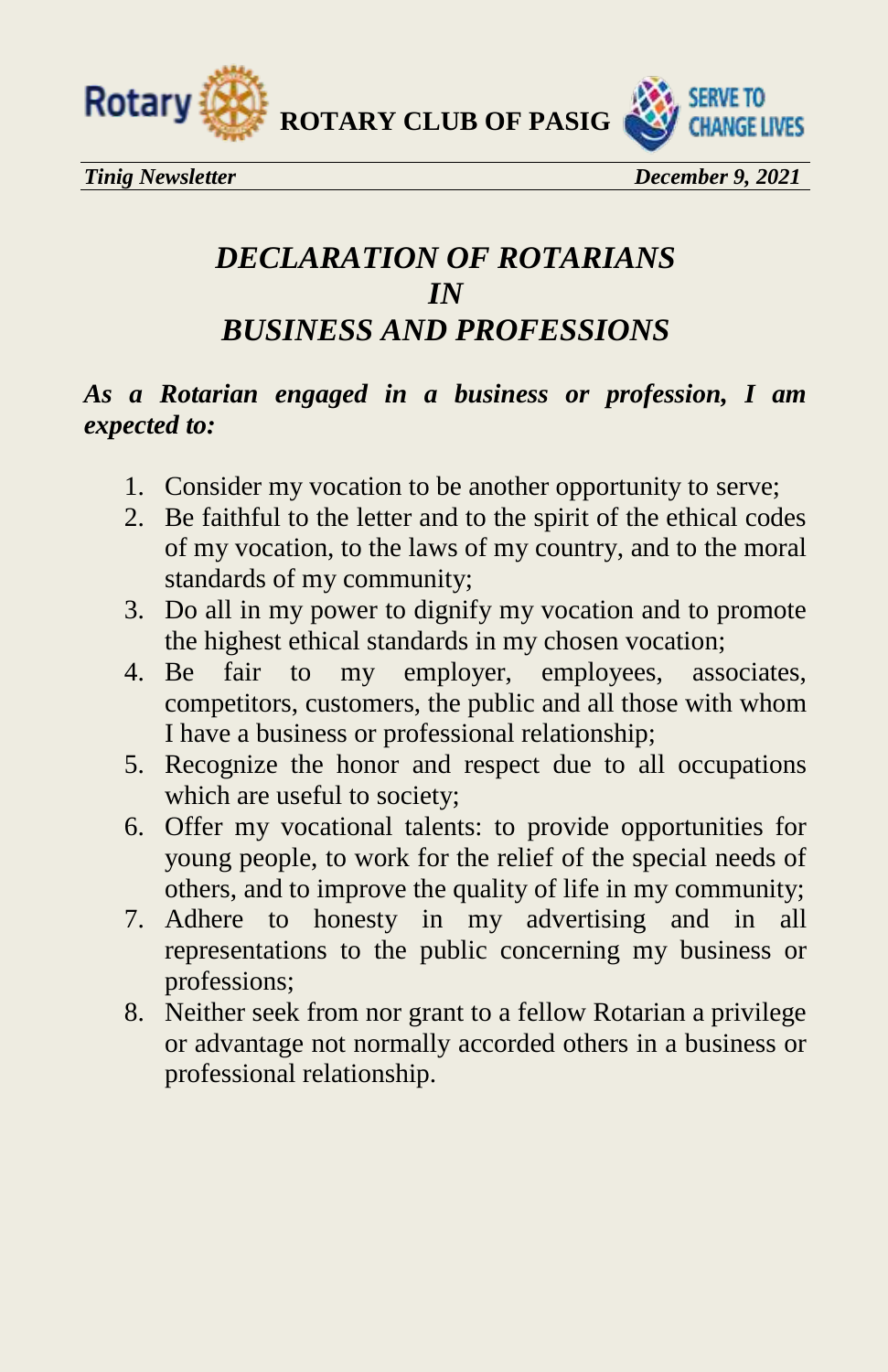



### *ROTARY CODE OF CONDUCT*

### *As a Rotarian, I will*

- 1. Exemplify the core value of integrity in all behaviors and activities
- 2. Use my vocational experience and talents to serve in Rotary
- 3. Conduct all of my personal, business, and professional affairs ethically, encouraging and fostering high ethical standards as an example to others
- 4. Be fair in all dealings with others and treat them with the respect due to them as fellow human beings
- 5. Promote recognition and respect for all occupations which are useful to society
- 6. Offer my vocational talents: to provide opportunities for young people, to work for the relief of the special needs of others, and to improve the quality of life in my community
- 7. Honor the trust that Rotary and fellow Rotarians provide and not do anything that will bring dis-favor or reflect adversely on Rotary or fellow Rotarians
- 8. Not seek from a fellow Rotarian a privilege or advantage not normally accorded others in a business or professional relationship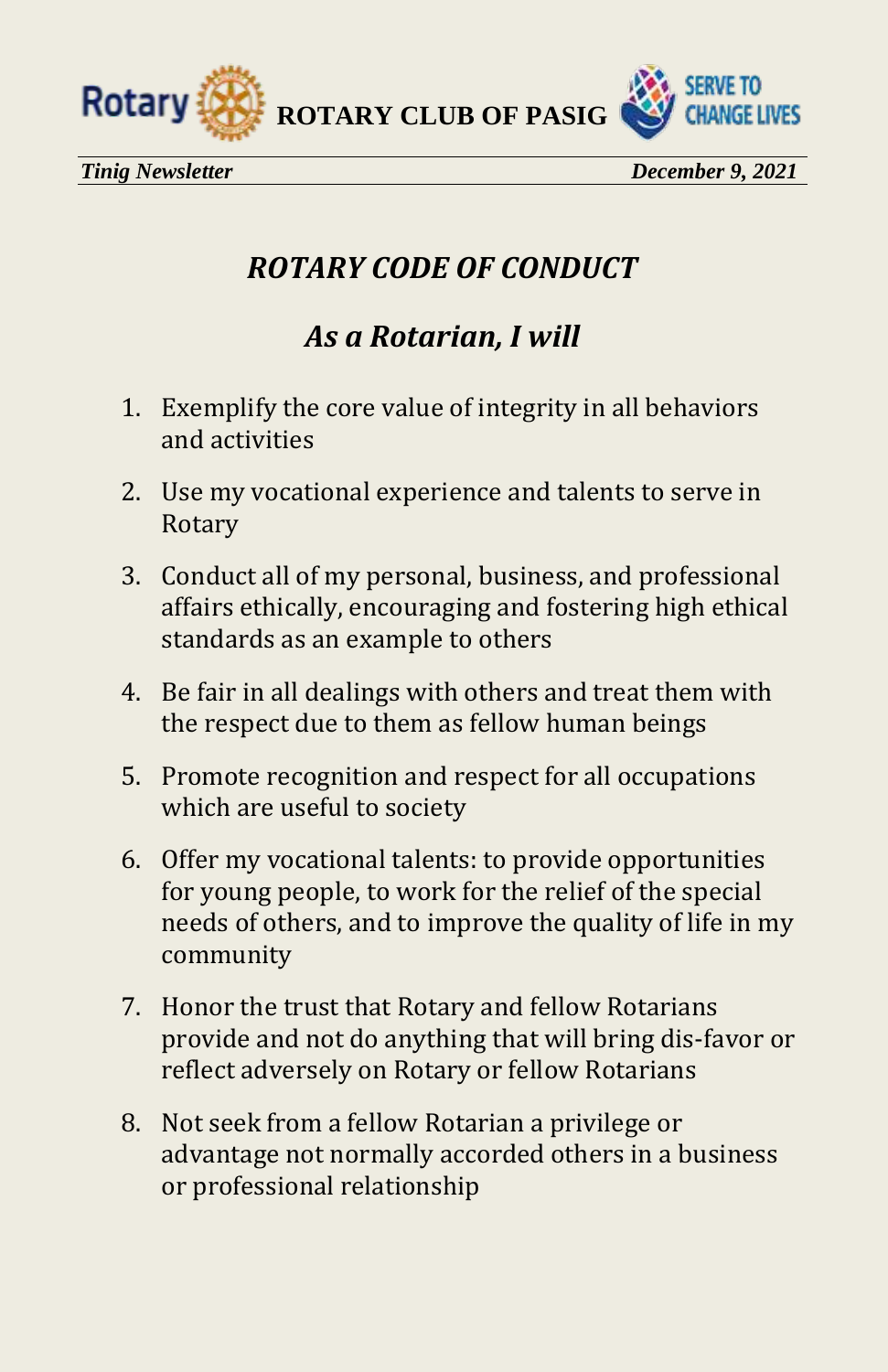



*Tinig Newsletter December 9, 2021* 

## **From the Secretary's Desk**

*Sec. PP John Javier* 



#### **Attendance**

#### **Birthday Celebrants for the Month of December 2021**

**Wedding Anniversaries for the Month of December 2021** 

**Guest and Visiting Rotarian**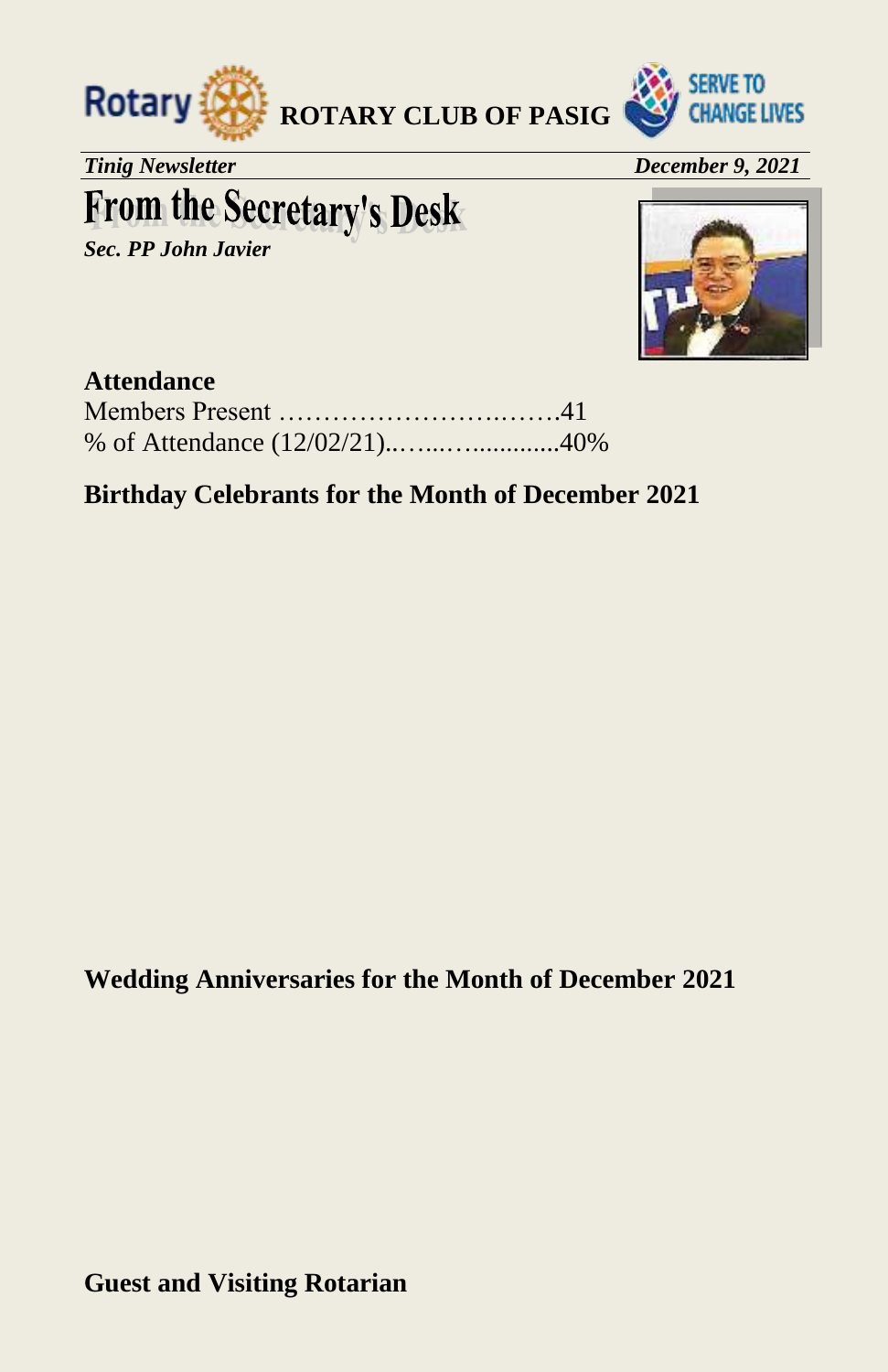



*Tinig Newsletter December 9, 2021* 

### **Officers and Directors**

**ROTARY CLUB OF PASIG (RY 2021-2022)**

**President** Garrick "Garrick" L. Ang Vice President/PE Josefino "Bong" M. Paloma **Club Secretary** PP Peter John "John" U. Javier **Treasurer** PP Marcelo "Jun" C. Zafra, Jr.

**DIRECTOR:** 

**Club Administration** PP Rogelio "Ogie" S. P. Lim **Membership Rtn.** Adolfo "Adolf" de Jesus Aran **Public Relations** PP Renato "Rene" Bocaya **Service Community** Rtn. Francisco "Sonny" D.C. Rivera **The Rotary Foundation** Rtn. James Philip Roland V. Porter **Youth Service** PP Roy Eduardo "Ed" T. Lucero **Ex-Officio** IPP Renato Carlos "RJ" H. Ermita Jr

#### **Advisers:**

PP Conrad Cuesta PP Rel Gomez PP Ramy Garcia IV PP Jess Acantilado

**Senior Adviser**  HOF/PRID Raffy Garcia III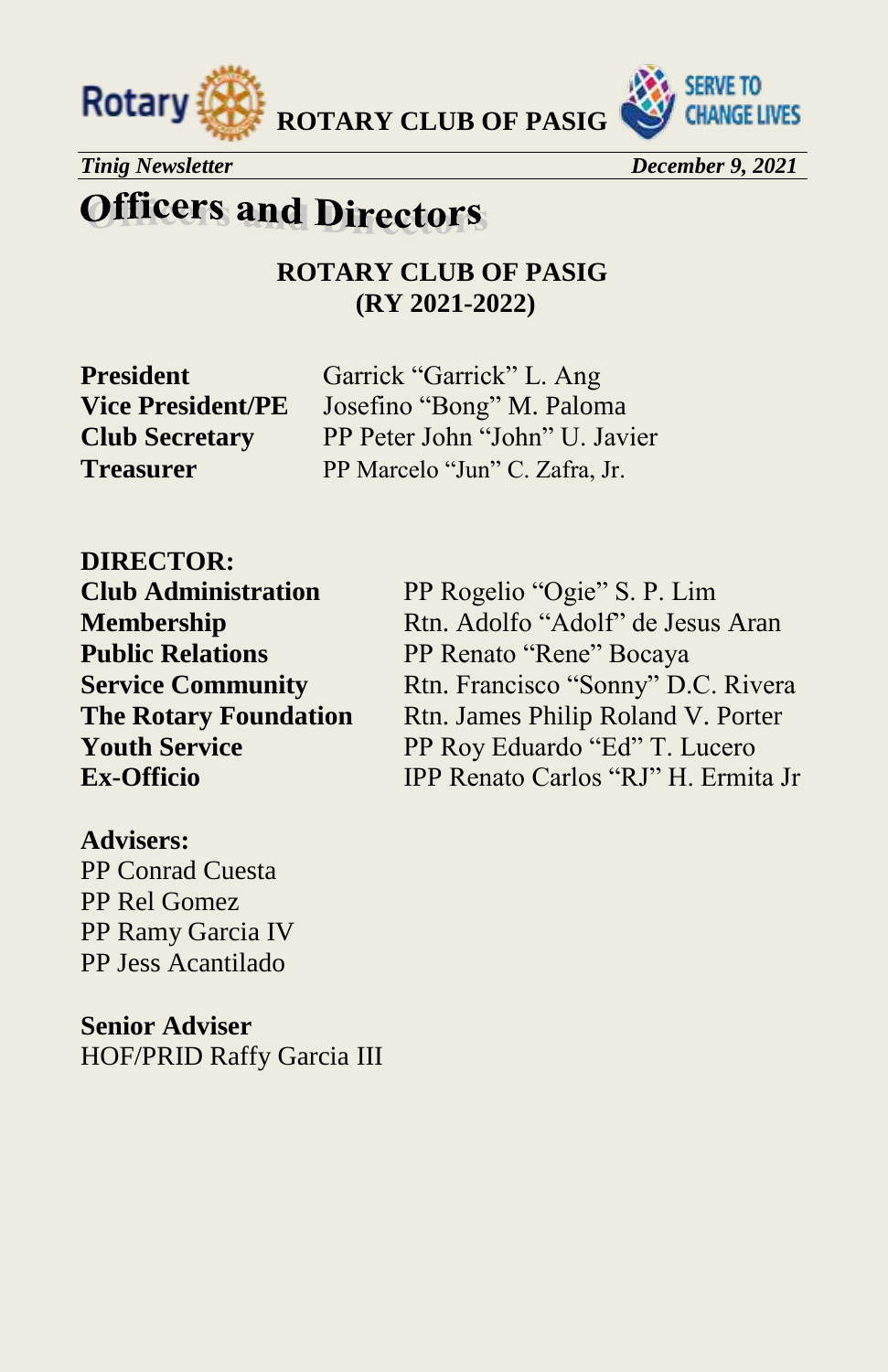



*Tinig Newsletter December 9, 2021* 

## **Scholarships Pledges SY 2021-22**

#### **As of December 9, 2021**

| 1. | Anonymous                         | $10 - Pd$    | 32. PP Conrad Cuesta | $3-$ Pd $\overline{\phantom{a}}$ |
|----|-----------------------------------|--------------|----------------------|----------------------------------|
| 2. | Anonymous                         | $8 - Pd$     | 33. Rtn. Edison Go   | $1 - Pd$                         |
| 3. | PP Ed Lucero                      | $1 - Pd$     | 34. PP Topax Colayco | $\mathbf{1}$                     |
| 4. | PP Peter Javier                   | $1 - Pd$     | 35. Rtn. Sammy Lazo  | $1 - Pd$                         |
| 5. | PP Jess Acantilado                | $1 - Pd$     | 36. PP Jun Zafra     | $\mathbf{1}$                     |
| 6. | <b>Rtn. Bart Ronquillo</b>        | $1 - Pd$     | 37. PP John Javier   | $\mathbf{1}$                     |
| 7. | PE Bong Paloma                    | $1 - Pd$     | 38. Rel Gomez        | $1 - Pd$                         |
| 8. | Pres. Garrick Ang                 | $1 - Pd$     | 39. Ner Laino        | $5-Pd$                           |
| 9. | PP Benny de Guzman 1 - Pd         |              |                      |                                  |
|    | 10. PP Tito Henson                | 1            |                      |                                  |
|    | 11. PP Vic Lim                    | $1 - Pd$     |                      |                                  |
|    | 12. PP Nick Guzman                | $\mathbf{1}$ |                      |                                  |
|    | 13. PP Ramy Garcia IV             | 1            |                      |                                  |
|    | 14. PP Peping Mabana              | 1 - Pd       |                      |                                  |
|    | 15. PP Arjan Ramnani              | $1 - Pd$     |                      |                                  |
|    | 16. PP Ogie Lim                   | $\mathbf 1$  |                      |                                  |
|    | 17. PP John Javier                | 1            |                      |                                  |
|    | 18. Rtn. Pal Bolivar              | $1 - Pd$     |                      |                                  |
|    | 19. Rtn. Jake Oh                  | 1 - Pd       |                      |                                  |
|    | 20. Rtn. Bernard Bobadilla 1 - Pd |              |                      |                                  |
|    | 21. Rtn. Tony Diaz                | 1            |                      |                                  |
|    | 22. Rtn. Flor de Pano             | $1 - Pd$     |                      |                                  |
|    | 23. Rtn. Fr. Kell Ortega          | 1            |                      |                                  |
|    | 24. Rtn. Anson Tan                | 1            |                      |                                  |
|    | 25. Rtn. Alex Lacson              | 1            |                      |                                  |
|    | 26. Rtn. Mads Bengua              | $1 - Pd$     |                      |                                  |
|    | 27. PP Henry                      | $2 - Pd$     |                      |                                  |
|    | 28. Rtn. Tet Mallare              | $1 - Pd$     |                      |                                  |
|    | 29. PP Rhett Ermita               | 1            |                      |                                  |
|    | 30. Rtn Roehl Fontanilla          | $1 - Pd$     |                      |                                  |
|    | 31. Rtn Dennis Albano             | $1 - Pd$     |                      |                                  |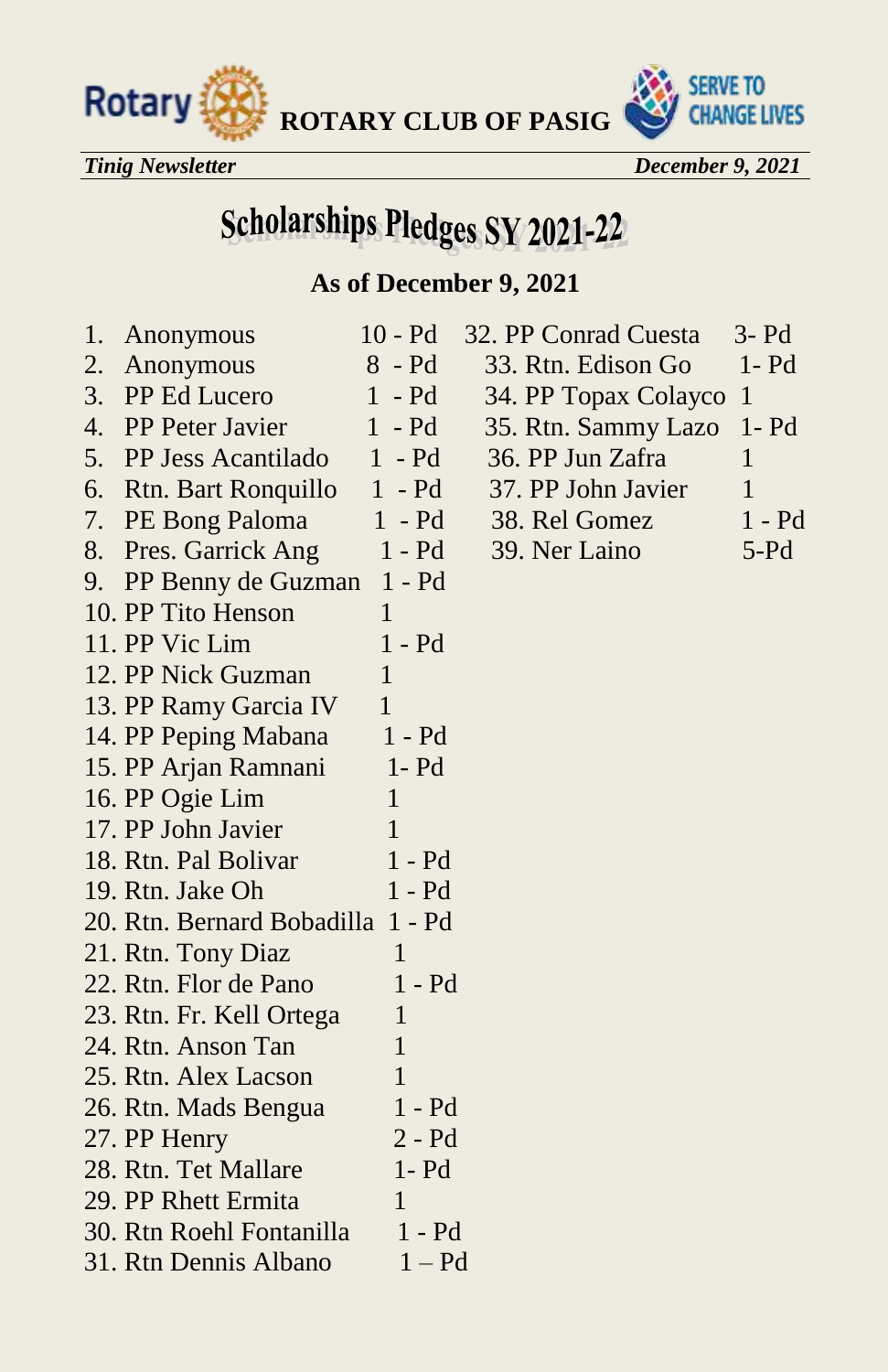



*Tinig Newsletter December 9, 2021* 

## **Editorial Staff**

RY 2021-2022

#### TINIG STAFF FEATURE WRITERS

GARRICK ANG JOHN JAVIER **PETER JAVIER** From the President Secretary's Desk

 Editor in Chief ROEHL FONTANILLA | BENJAMIN P. JUN C. ZAFRA, JR.

OGIE LIM Rotary Notes Club Bulletin Admin.

DE GUZMAN Walking the Avenues

PETER M. JAVIER RTN. FR. KELL ORTEGA Tinig Tidbits Invocation

**Website:** [www.rcpasig.org](http://www.rcpasig.org/) **Email :** [rcpasig@hotmail.com](mailto:rcpasig@hotmail.com) 

| <b>Secretariat Office:</b> | <b>Ylagan Law Office</b>                     |
|----------------------------|----------------------------------------------|
|                            | Unit 809, City & Land Mega Plaza             |
|                            | <b>ADB</b> Avenue Corner Garnet Road         |
|                            | Ortigas Center, Pasig City Tel. No. 635-2234 |
| <b>Edgar Manalang:</b>     | 0927-9414528; rcpasig@hotmail.com            |

### **MAKE-UP SLIP**

**This serves as proof of your attendance** 

#### **Name of Visiting Rotarian**

#### **Name of Rotary Club**

**RC – Pasig Club Secretary: \_\_\_\_\_\_\_\_\_\_\_\_\_\_\_\_\_\_\_\_\_ Date: \_\_\_\_\_\_**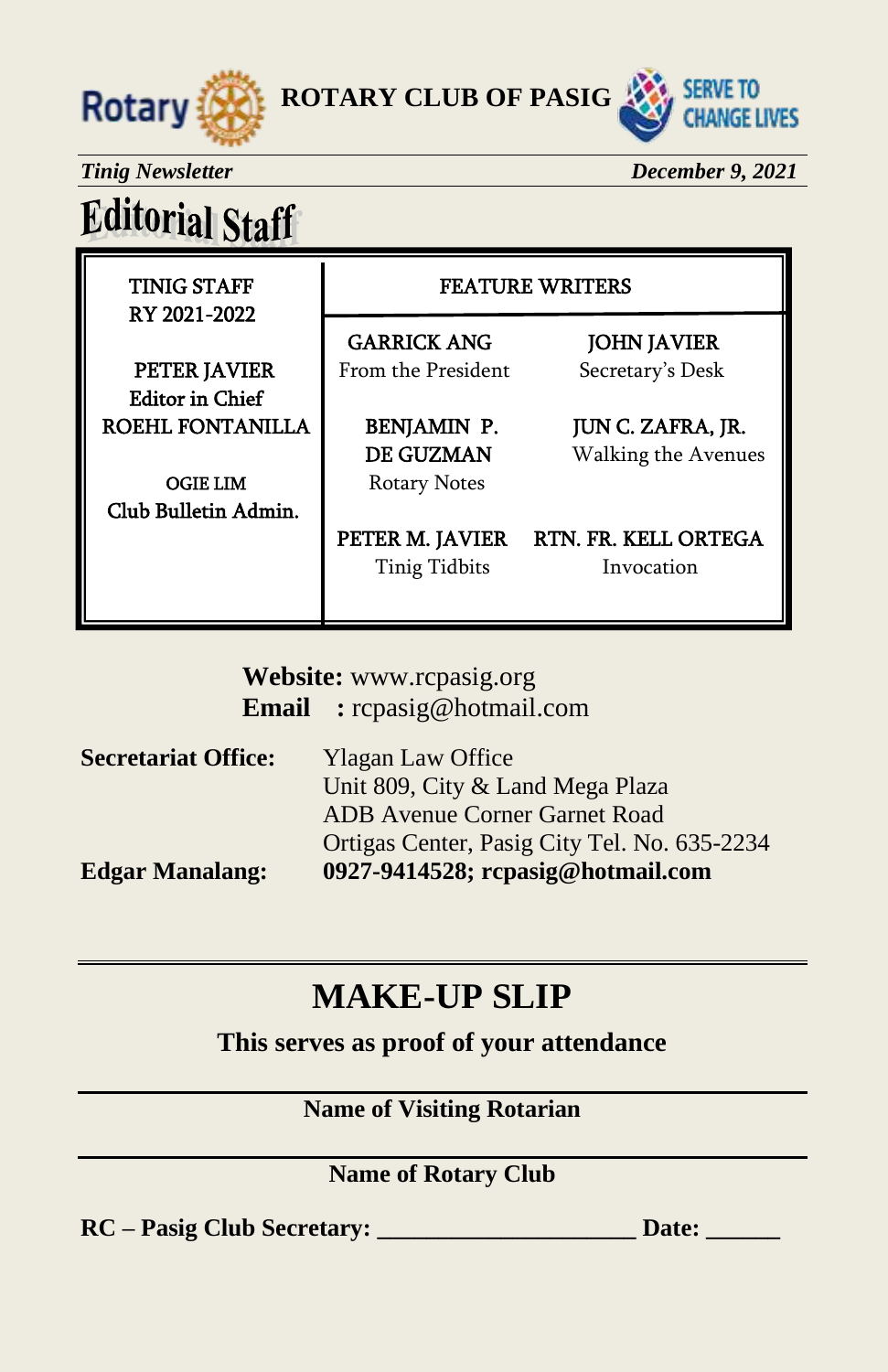



*Tinig Newsletter December 9, 2021* 

### **Glimpses of Our Last Meeting**



LCP Garrick calls meeting to order. Rtn Doc Ato is emcee. Dir Sonny leads invocation.



Emcee also recites Apat Na Urian Ng Rotaryo. HOF/PP Jess handles introduction of guests. Rtn Ariel his lyrics adaptation of White Christmas.



IPP RJ on Christmas party. Dir Sonny on Pangkat presentations. Dir Adolf on party attendees via zoom & f2f.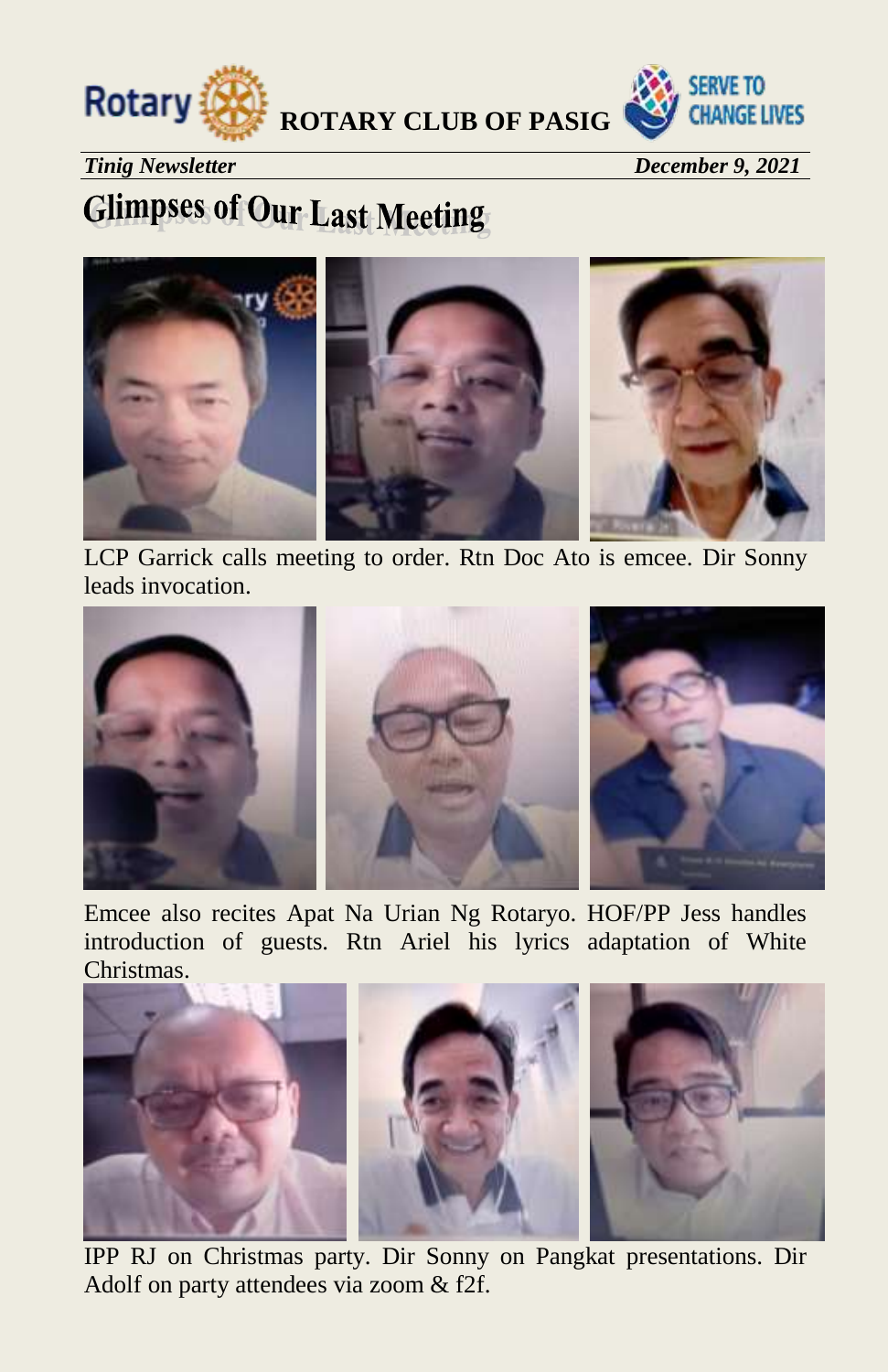



*Tinig Newsletter December 9, 2021* 

## **Glimpses of Our Last Meeting**



PE Bong on awards program for Pasig policemen. Jokes from HOF/PP Jess and Rtn Rod.



PP Vic is finemaster It's CLP Garrick's time. Rtn Mads introduces



Mr Earlwin Tan-Navarro who talks on experiental approach to advertising during this pandemic